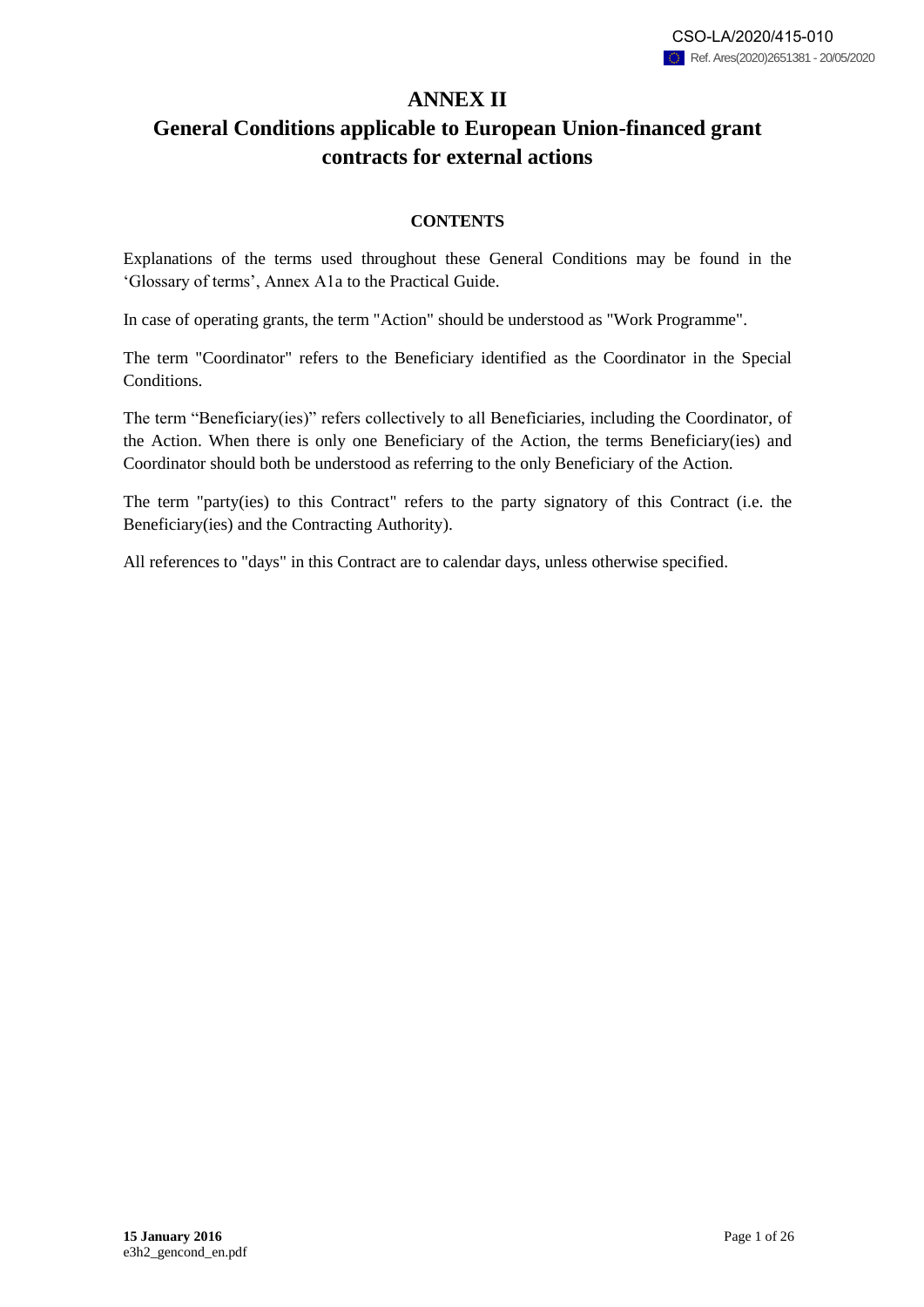# **Table of content**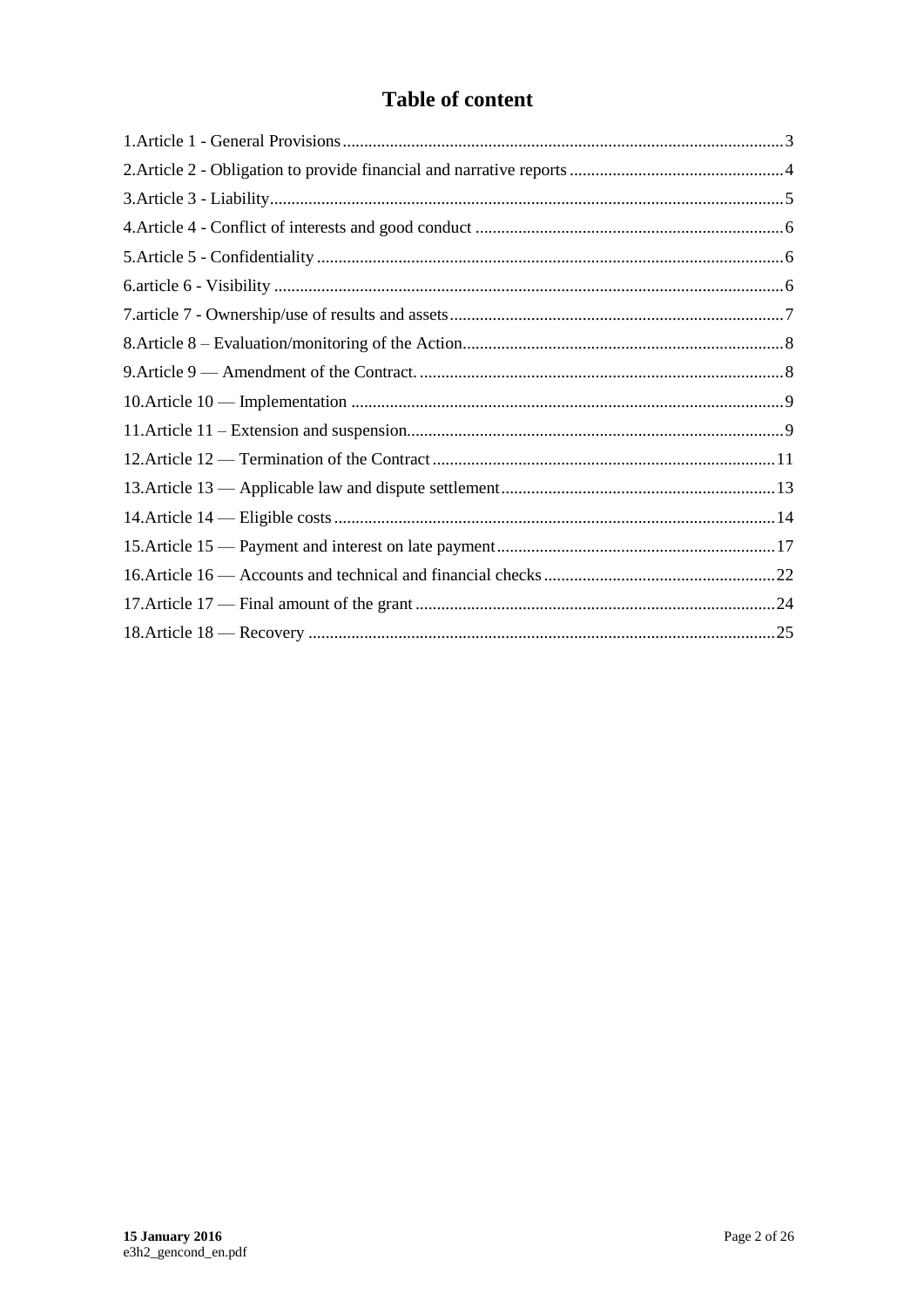## **GENERAL AND ADMINISTRATIVE PROVISIONS**

## <span id="page-2-0"></span>**1. ARTICLE 1 - GENERAL PROVISIONS**

#### **General principles**

- 1.1. The Beneficiary(ies) and the Contracting Authority are the only parties to this Contract. Where the European Commission is not the Contracting Authority, it is not party to this Contract, which confers on the European Commission only the rights and obligations explicitly mentioned in this Contract.
- 1.2. This Contract and the payments attached to it may not be assigned to a third party in any manner whatsoever without the prior written consent of the Contracting Authority.

#### **Data protection**

- 1.3. Any personal data will be processed solely for the purposes of the performance, management and monitoring of this Contract by the Contracting Authority and may also be passed to the bodies charged with monitoring or inspection tasks under European Union law. Beneficiaries will have the right of access to their personal data and the right to rectify any such data. If the Beneficiary(ies) have any queries concerning the processing of personal data, they shall address them to the Contracting Authority. The Beneficiary(ies) will have right of recourse at any time to the European Data Protection Supervisor.
- 1.4. The Beneficiary(ies) shall limit access and use of personal data to that strictly necessary for the performance, management and monitoring of this Contract and shall adopt all appropriate technical and organisational security measures necessary to preserve the strictest confidentiality and limit access to this data.

#### **Role of the Beneficiary(ies)**

- 1.5. The Beneficiary(ies) shall:
	- a) carry out the Action jointly and severally vis-a-vis the Contracting Authority taking all necessary and reasonable measures to ensure that the Action is carried out in accordance with the Description of the Action in Annex I and the terms and conditions of this Contract.

To this purpose, the Beneficiary(ies) shall implement the Action with the requisite care, efficiency, transparency and diligence, in line with the principle of sound financial management and with the best practices in the field.

- b) be responsible for complying with any obligation incumbent on them from this Contract jointly or individually;
- c) forward to the Coordinator the data needed to draw up the reports, financial statements and other information or documents required by this Contract and the Annexes thereto, as well as any information needed in the event of audits, checks, monitoring or evaluations, as described in Article 16;
- d) ensure that all information to be provided and requests made to the Contracting Authority are sent via the Coordinator;
- e) agree upon appropriate internal arrangements for the internal coordination and representation of the Beneficiary(ies) vis-a-vis the Contracting Authority for any matter concerning this Contract, consistent with the provisions of this Contract and in compliance with the applicable legislation(s).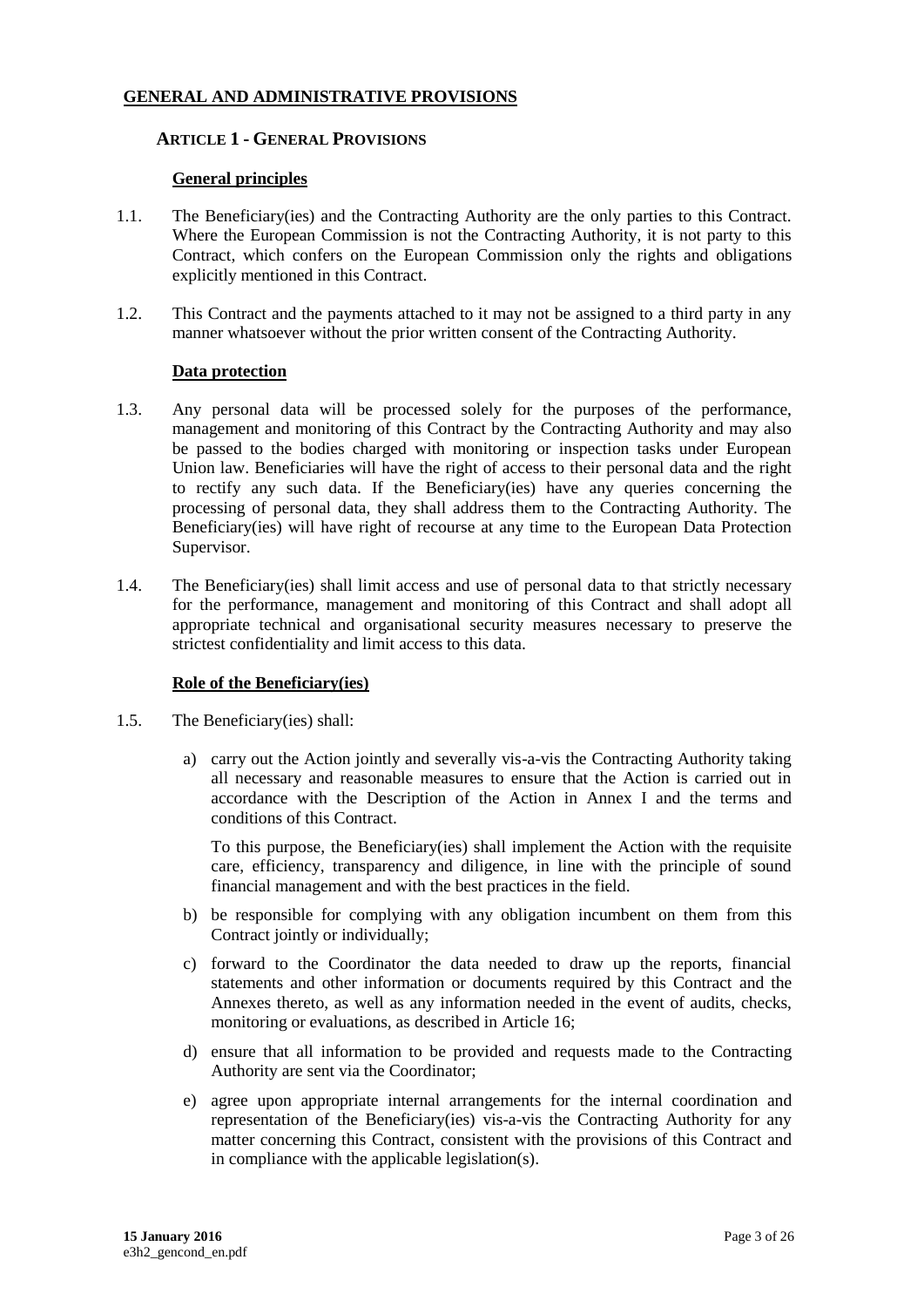#### **Role of the Coordinator**

- 1.6. The Coordinator shall:
	- a) monitor that the Action is implemented in accordance with this Contract and ensure coordination with all Beneficiary(ies) in the implementation of the Action;
	- b) be the intermediary for all communications between the Beneficiary(ies) and the Contracting Authority;
	- c) be responsible for supplying all documents and information to the Contracting Authority which may be required under this Contract, in particular in relation to the narrative reports and the requests for payment. Where information from the Beneficiary(ies) is required, the Coordinator shall be responsible for obtaining, verifying and consolidating this information before passing it on to the Contracting Authority.

Any information given, as well as any request made by the Coordinator to the Contracting Authority, shall be deemed to have been given in agreement with all Beneficiary(ies);

- d) inform the Contracting Authority of any event likely to affect or delay the implementation of the Action;
- e) inform the Contracting Authority of any change in the legal, financial, technical, organisational or ownership situation of any of the Beneficiary(ies), as well as, of any change in the name, address or legal representative of any of the Beneficiary(ies);
- f) be responsible in the event of audits, checks, monitoring or evaluations, as described in Article 16 for providing all the necessary documents, including the accounts of the Beneficiary(ies), copies of the most relevant supporting documents and signed copies of any contract concluded according to Article 10;
- g) have full financial responsibility for ensuring that the Action is implemented in accordance with this Contract;
- h) make the appropriate arrangements for providing the financial guarantee, when requested, under the provisions of Article 4.2 of the Special Conditions;
- i) establish the payment requests in accordance with the Contract;
- j) be the sole recipient, on behalf of all of the Beneficiary(ies), of the payments of the Contracting Authority. The Coordinator shall ensure that the appropriate payments are then made to the Beneficiary(ies) without unjustified delay;
- <span id="page-3-1"></span>k) not delegate any, or part of, these tasks to the Beneficiary(ies) or other entities.

#### <span id="page-3-0"></span>**2. ARTICLE 2 - OBLIGATION TO PROVIDE FINANCIAL AND NARRATIVE REPORTS**

- 2.1. The Beneficiary(ies) shall provide the Contracting Authority with all required information on the implementation of the Action. The report shall describe the implementation of the Action according to the activities envisaged , difficulties encountered and measures taken to overcome problems, eventual changes introduced, as well as the degree of achievement of its results (impact, outcomes or outputs) as measured by corresponding indicators. The report shall be laid out in such a way as to allow monitoring of the objective(s), the means envisaged or employed and the budget details for the Action. The level of detail in any report should match that of the Description of the Action and of the Budget for the Action. The Coordinator shall collect all the necessary information and draw up consolidated interim and final reports. These reports shall:
	- a) cover the Action as a whole, regardless of which part of it is financed by the Contracting Authority;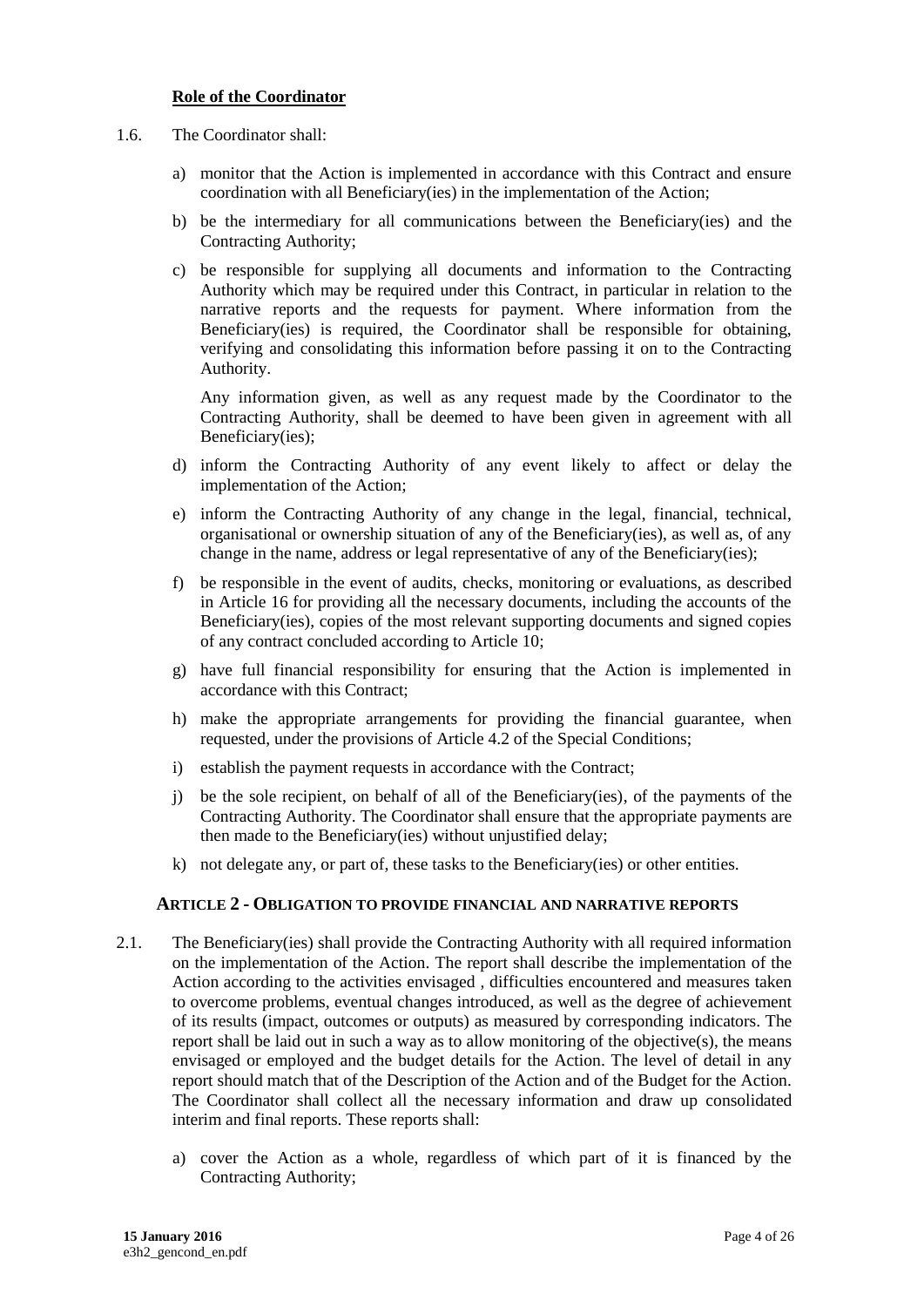- b) consist of a narrative and a financial report drafted using the templates provided in Annex VI;
- c) provide a full account of all aspects of the Action's implementation for the period covered, including in case of simplified cost options the qualitative and quantitative information needed to demonstrate the fulfilment of the conditions for reimbursement established in this Contract;
- d) include the current results within an updated table based on the logical framework matrix including the results achieved by the Action (impact, outcomes or outputs) as measured by their corresponding indicators; agreed baselines and targets, and relevant sources of verification;
- e) determine if the intervention logic is still valid and propose any relevant modification including regarding the logical framework matrix;
- f) be drafted in the currency and language of this Contract;
- g) include any update on the communication plan as provided by Article 6.2;
- h) include any relevant reports, publications, press releases and updates related to the Action.
- 2.2. Additionally the final report shall:
	- a) cover any period not covered by the previous reports;
	- b) include the proofs of the transfers of ownership as referred to in Article 7.5.
- 2.3. The Special Conditions may set out additional reporting requirements.
- 2.4. The Contracting Authority may request additional information at any time. The Coordinator shall provide this information within 30 days of the request, in the language of the Contract.
- 2.5. Reports shall be submitted with the payment requests, according to Article 15. If the Coordinator fails to provide any report or fails to provide any additional information requested by the Contracting Authority within the set deadline without an acceptable and written explanation of the reasons, the Contracting Authority may terminate this Contract according to Article 12.2 (a) and (f).

## <span id="page-4-0"></span>**3. ARTICLE 3 - LIABILITY**

- 3.1. The Contracting Authority cannot under any circumstances or for any reason whatsoever be held liable for damage or injury sustained by the staff or property of the Beneficiary(ies) while the Action is being carried out or as a consequence of the Action. The Contracting Authority cannot, therefore, accept any claim for compensation or increases in payment in connection with such damage or injury.
- 3.2. The Beneficiary(ies) shall assume sole liability towards third parties, including liability for damage or injury of any kind sustained by them while the Action is being carried out or as a consequence of the Action. The Beneficiary(ies) shall discharge the Contracting Authority of all liability arising from any claim or action brought as a result of an infringement of rules or regulations by the Beneficiary(ies) or the Beneficiary(ies)'s employees or individuals for whom those employees are responsible, or as a result of violation of a third party's rights. For the purpose of this Article 3 employees of the Beneficiary(ies) shall be considered third parties.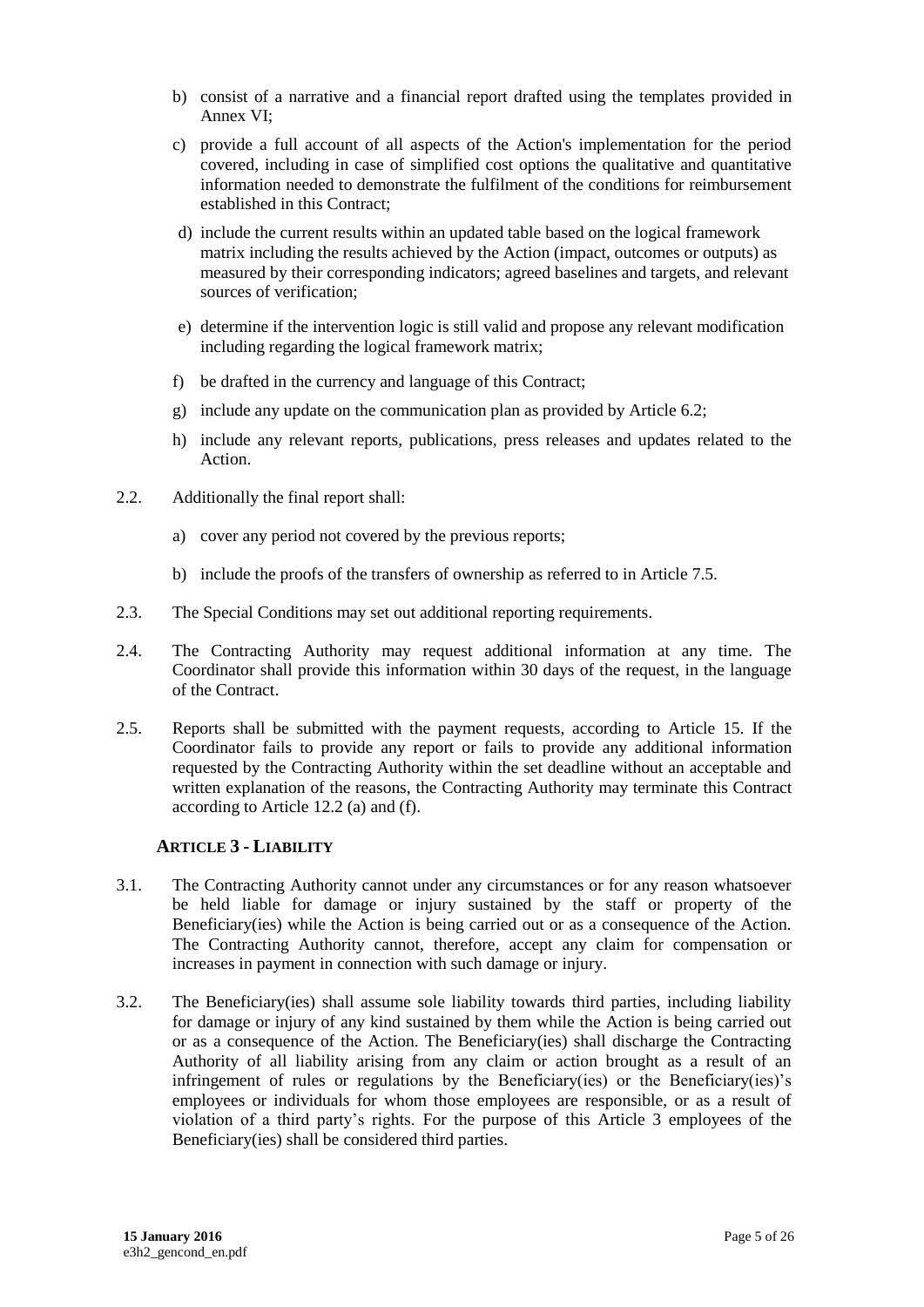#### <span id="page-5-0"></span>**4. ARTICLE 4 - CONFLICT OF INTERESTS AND GOOD CONDUCT**

- 4.1. The Beneficiary(ies) shall take all necessary measures to prevent or end any situation that could compromise the impartial and objective performance of this Contract. Such conflict of interests may arise in particular as a result of economic interest, political or national affinity, family or emotional ties, or any other relevant connection or shared interest.
- 4.2. Any conflict of interests which may arise during performance of this Contract must be notified in writing to the Contracting Authority without delay. In the event of such conflict, the Coordinator shall immediately take all necessary steps to resolve it.
- 4.3. The Contracting Authority reserves the right to verify that the measures taken are appropriate and may require additional measures to be taken if necessary.
- 4.4. The Beneficiary(ies) shall ensure that its staff, including its management, is not placed in a situation which could give rise to conflict of interests. Without prejudice to its obligation under this Contract, the Beneficiary(ies) shall replace, immediately and without compensation from the Contracting Authority, any member of its staff in such a situation.
- 4.5. The Beneficiary(ies) shall respect human rights and applicable environmental legislation including multilateral environmental agreements, as well as internationally agreed core labour standards.

## <span id="page-5-1"></span>**5. ARTICLE 5 - CONFIDENTIALITY**

- 5.1. Subject to Article 16, the Contracting Authority and the Beneficiary(ies) undertake to preserve the confidentiality of any information, notwithstanding its form, disclosed in writing or orally in relation to the implementation of this Contract and identified in writing as confidential until at least 5 years after the payment of the balance.
- 5.2. The Beneficiary(ies) shall not use confidential information for any aim other than fulfilling their obligations under this Contract unless otherwise agreed with the Contracting Authority.
- 5.3. Where the European Commission is not the Contracting Authority it shall still have access to all documents communicated to the Contracting Authority and shall maintain the same level of confidentiality.

#### <span id="page-5-2"></span>**6. ARTICLE 6 - VISIBILITY**

6.1. Unless the European Commission agrees or requests otherwise, the Beneficiary(ies) shall take all necessary steps to publicise the fact that the European Union has financed or cofinanced the Action. Such measures shall comply with the Communication and Visibility Manual for European Union External Actions laid down and published by the European Commission, that can be found at: [https://ec.europa.eu/europeaid/funding/communication](https://ec.europa.eu/europeaid/funding/communication-and-visibility-manual-eu-external-actions_en)[and-visibility-manual-eu-external-actions\\_en](https://ec.europa.eu/europeaid/funding/communication-and-visibility-manual-eu-external-actions_en)

or with any other guidelines agreed between the European Commission and the Beneficiary(ies).

- 6.2. The Coordinator shall submit a communication plan for the approval of the European Commission and report on its implementation in accordance with Article 2.
- 6.3. In particular, the Beneficiary(ies) shall mention the Action and the European Union's financial contribution in information given to the final recipients of the Action, in its internal and annual reports, and in any dealings with the media. It shall display the European Union logo wherever appropriate.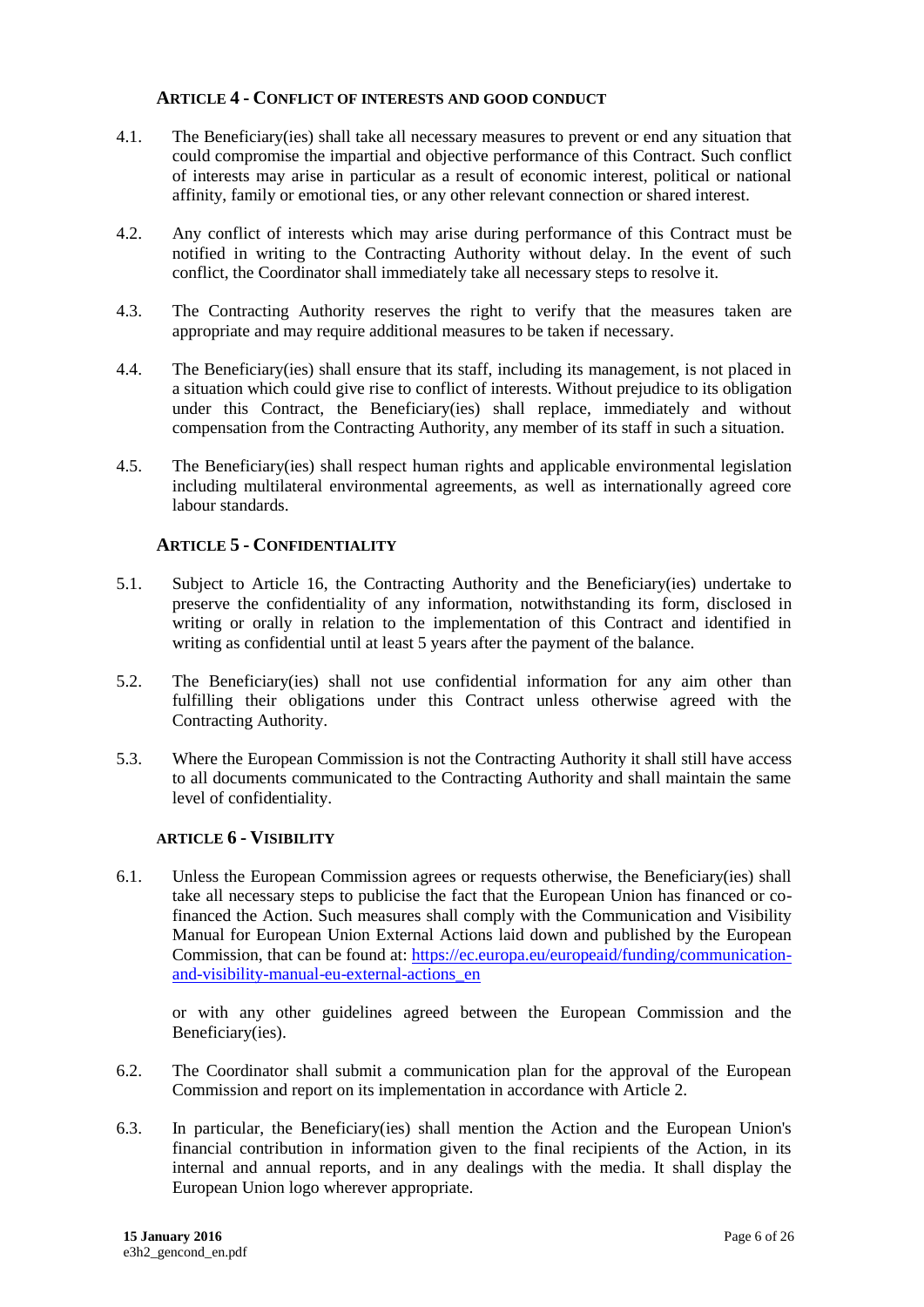- 6.4. Any notice or publication by the Beneficiary(ies) concerning the Action, including those given at conferences or seminars, shall specify that the Action has received European Union funding. Any publication by the Beneficiary(ies), in whatever form and by whatever medium, including the internet, shall include the following statement: 'This document has been produced with the financial assistance of the European Union. The contents of this document are the sole responsibility of  $\langle$  Beneficiary(ies)'s name  $>$  and can under no circumstances be regarded as reflecting the position of the European Union.'
- 6.5. The Beneficiary(ies) authorises the Contracting Authority and the European Commission (where it is not the Contracting Authority) to publish its name and address, nationality, the purpose of the grant, duration and location as well as the maximum amount of the grant and the rate of funding of the Action's costs, as laid down in Article 3 of the Special Conditions. Derogation from publication of this information may be granted if it could endanger the Beneficiary(ies) or harm their interests.

#### <span id="page-6-0"></span>**7. ARTICLE 7 - OWNERSHIP/USE OF RESULTS AND ASSETS**

- <span id="page-6-1"></span>7.1. Unless otherwise stipulated in the Special Conditions, ownership of, and title and intellectual and industrial property rights to, the Action's results, reports and other documents relating to it will be vested in the Beneficiary(ies).
- 7.2. Without prejudice to Article [7.1,](#page-6-1) the Beneficiary(ies) grant the Contracting Authority (and the European Commission where it is not this Contracting Authority) the right to use freely and as it sees fit, and in particular, to store, modify, translate, display, reproduce by any technical procedure, publish or communicate by any medium all documents deriving from the Action whatever their form, provided it does not thereby breach existing industrial and intellectual property rights.
- 7.3. The Beneficiary(ies) shall ensure that it has all rights to use any pre-existing intellectual property rights necessary to implement this Contract.
- 7.4. In case natural, recognizable persons are depicted in a photograph or film, the Coordinator shall, in the final report to the Contracting Authority, submit a statement of these persons giving their permissions for the described use of their images. The above does not refer to photographs taken or films shot in public places where random members of the public are identifiable only hypothetically and to public persons acting in their public activities.
- 7.5. Unless otherwise clearly specified in the Description of the Action in Annex I, the equipment, vehicles and supplies paid for by the Budget for the Action shall be transferred to the final beneficiaries of the Action, at the latest when submitting the final report.

If there are no final beneficiaries of the Action to whom the equipment, vehicles and supplies can be transferred, the Beneficiary(ies) may transfer these items to:

- local authorities
- $-$  local Beneficiary(ies)
- $-$  local affiliated entiy(ies)
- another action funded by the European Union
- or, exceptionally, retain ownership of these items.

In such cases, the Coordinator shall submit a justified written request for authorisation to the Contracting Authority, with an inventory listing the items concerned and a proposal concerning their use, in due time and at the latest with the submission of the final report.

In no event may the end use jeopardize the sustainability of the Action or result in a profit for the Beneficiary(ies).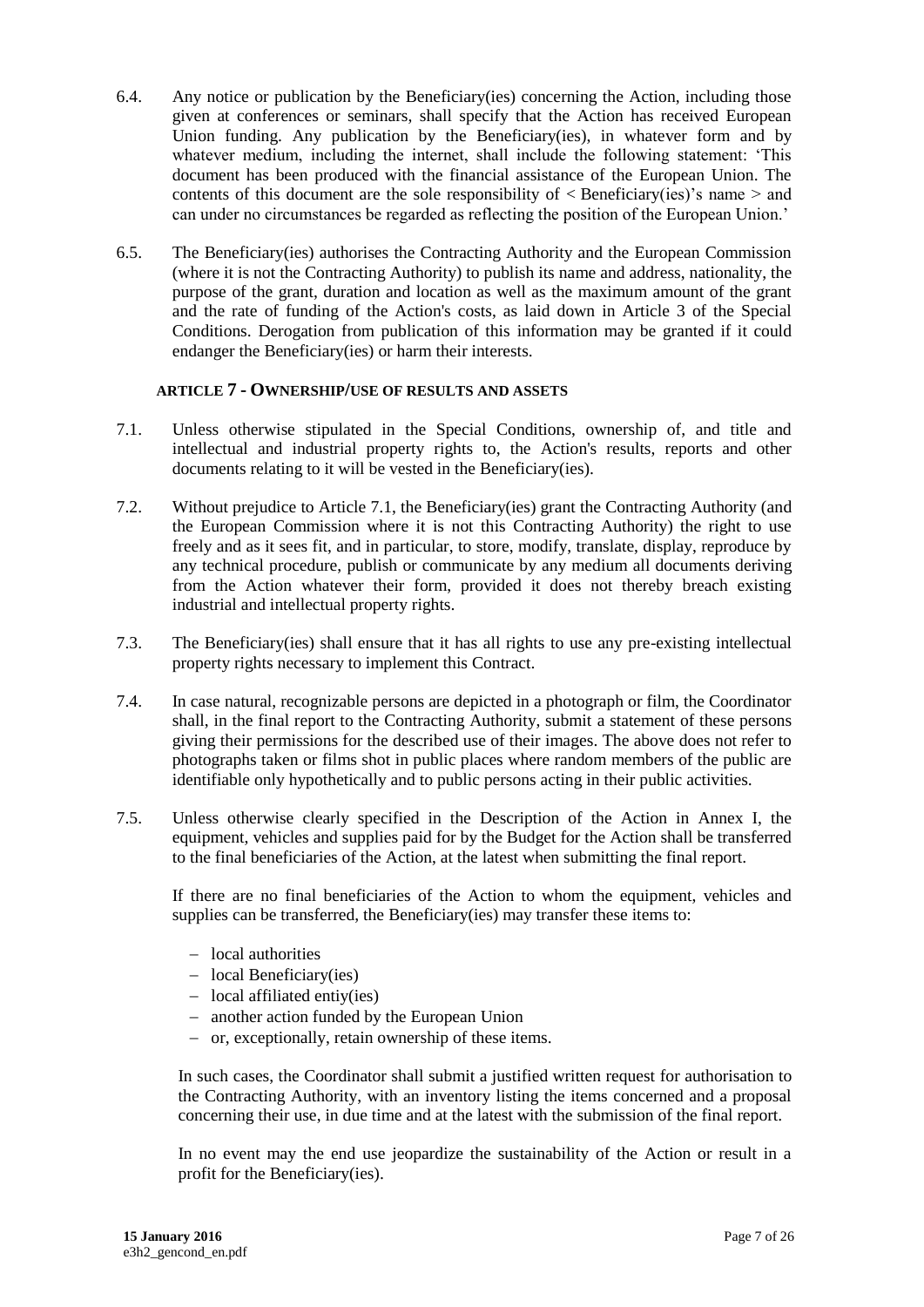7.6 Copies of the proofs of transfer of any equipment and vehicles for which the purchase cost was more than EUR 5000 per item, shall be attached to the final report. Proofs of transfer of equipment and vehicles whose purchase cost was less than EUR 5000 per item shall be kept by the Beneficiary(ies) for control purposes.

## <span id="page-7-0"></span>**8. ARTICLE 8 – EVALUATION/MONITORING OF THE ACTION**

8.1. If the European Commission carries out an interim or ex post evaluation or a monitoring mission, the Coordinator shall undertake to provide it and/or the persons authorised by it with the documents or information necessary for the evaluation or monitoring mission.

Representatives of the European Commission shall be invited to participate in the main monitoring and in the evaluation missions relating to the performance of the Action performed by the Beneficiary(ies).

8.2. If either the Beneficiary(ies) or the European Commission carries out or commissions an evaluation in the course of the Action, it shall provide the other with a copy of the evaluation report.

## <span id="page-7-1"></span>**9. ARTICLE 9 — AMENDMENT OF THE CONTRACT.**

- 9.1. Any amendment to this Contract, including the annexes thereto, shall be set out in writing. This Contract can be modified only during its execution period.
- 9.2. The amendment may not have the purpose or the effect of making changes to this Contract that would call into question the grant award decision or be contrary to the equal treatment of applicants. The maximum grant referred to in Article 3.2 of the Special Conditions may not be increased.
- 9.3. If an amendment is requested by the Beneficiary(ies), the Coordinator shall submit a duly justified request to the Contracting Authority thirty days before the date on which the amendment should enter into force, unless there are special circumstances duly substantiated and accepted by the Contracting Authority.
- 9.4. Where the amendment to the Budget or Description of the Action does not affect the basic purpose of the Action and the financial impact is limited to a transfer between items within the same main budget heading including cancellation or introduction of an item, or a transfer between main budget headings involving a variation of 25% or less of the amount originally entered (or as modified by addendum) in relation to each concerned main heading for eligible costs, the Coordinator may amend the Budget or Description of the Action and inform the Contracting Authority accordingly, in writing and at the latest in the next report. This method may not be used to amend the headings for indirect costs, for the contingency reserve, for in-kind contributions or the amounts or rates of simplified cost options defined in the Contract.
- 9.5. Changes of address, bank account or auditor may simply be notified by the Coordinator. However, in duly substantiated circumstances, the Contracting Authority may oppose the Coordinator's choice.
- 9.6. The Contracting Authority reserves the right to require that the auditor referred to in Article 5.2 of the Special Conditions be replaced if considerations which were unknown when this Contract was signed cast doubt on the auditor's independence or professional standards.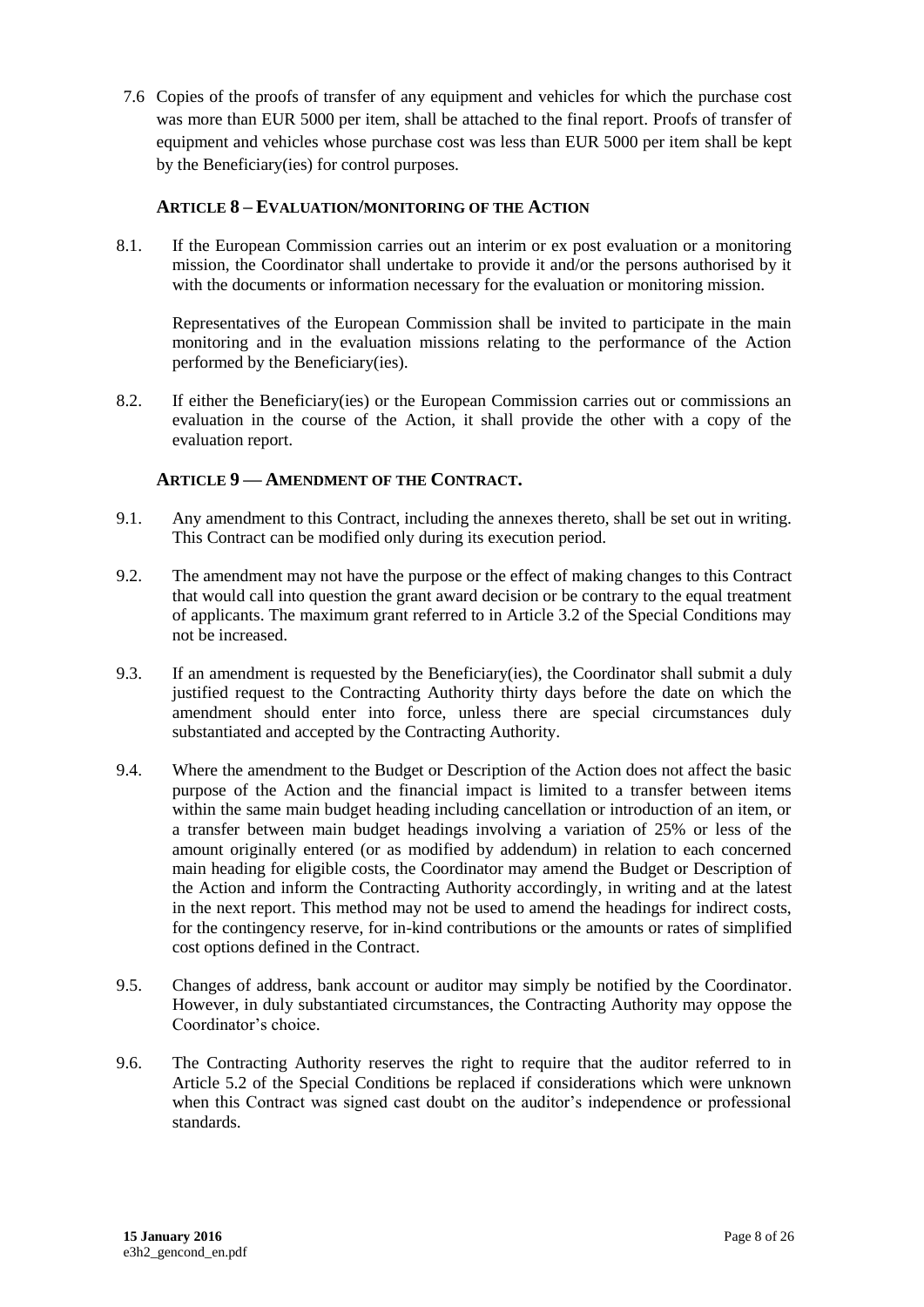## <span id="page-8-0"></span>**10. ARTICLE 10 — IMPLEMENTATION**

#### **Implementation contracts**

- 10.1. If the Beneficiary(ies) have to conclude implementation contracts with contractors in order to carry out the Action, these may only cover a limited portion of the Action and shall respect the contract-award rules and rules of nationality and origin set out in Annex IV of this Contract.
- 10.2. To the extent relevant, the Beneficiary(ies) shall ensure that the conditions applicable to them under Articles 3, 4, 6 and 16 of these General Conditions are also applicable to contractors awarded an implementation contract.
- 10.3. The Coordinator shall provide in its report to the Contracting Authority a comprehensive and detailed report on the award and implementation of the contracts awarded under Article 10.1, in accordance with the reporting requirements in section 2 of Annex VI.

#### **Financial support to third parties**

- 10.4. In order to support the achievement of the objectives of the Action, and in particular where the implementation of the Action requires financial support to be given to third parties, the Beneficiary(ies) may award financial support if so provided by the Special **Conditions**
- 10.5. The maximum amount of financial support shall be limited to EUR 60 000 per each third party, except where the main purpose of the Action is to redistribute the grant.
- 10.6. The Description of the Action, in conformity with the relevant instructions given in this regard by the Contracting Authority, shall define the types of entities eligible for financial support and include a fixed list with the types of activity which may be eligible for financial support. The criteria for the selection of the third parties recipient of this financial support, including the criteria for determining its exact amount, shall also be specified.
- 10.7. The Coordinator shall provide in its report to the Contracting Authority a comprehensive and detailed report on the award and implementation of any financial support given. These reports should provide, amongst other, information on the award procedures, on the identities of the recipient of financial support, the amount granted, the results achieved, the problems encountered and solutions found, the activities carried out as well as a timetable of the activities which still need to be carried out.
- 10.8. To the extent relevant, the Beneficiary(ies) shall ensure that the conditions applicable to them under Articles 3, 4.1-4.4, 6 and 16 of these General Conditions are also applicable to third parties awarded financial support.

#### <span id="page-8-1"></span>**11. ARTICLE 11 – EXTENSION AND SUSPENSION**

#### **Extension**

11.1. The Coordinator shall inform the Contracting Authority without delay of any circumstances likely to hamper or delay the implementation of the Action. The Coordinator may request an extension of the Action's implementation period as laid down in Article 2 of the Special Conditions in accordance with Article 9. The request shall be accompanied by all the supporting evidence needed for its appraisal.

#### **Suspension by the Coordinator**

**15 January 2016** Page 9 of 26 e3h2\_gencond\_en.pdf 11.2. The Coordinator may suspend implementation of the Action, or any part thereof, if exceptional circumstances, notably of force majeure, make such implementation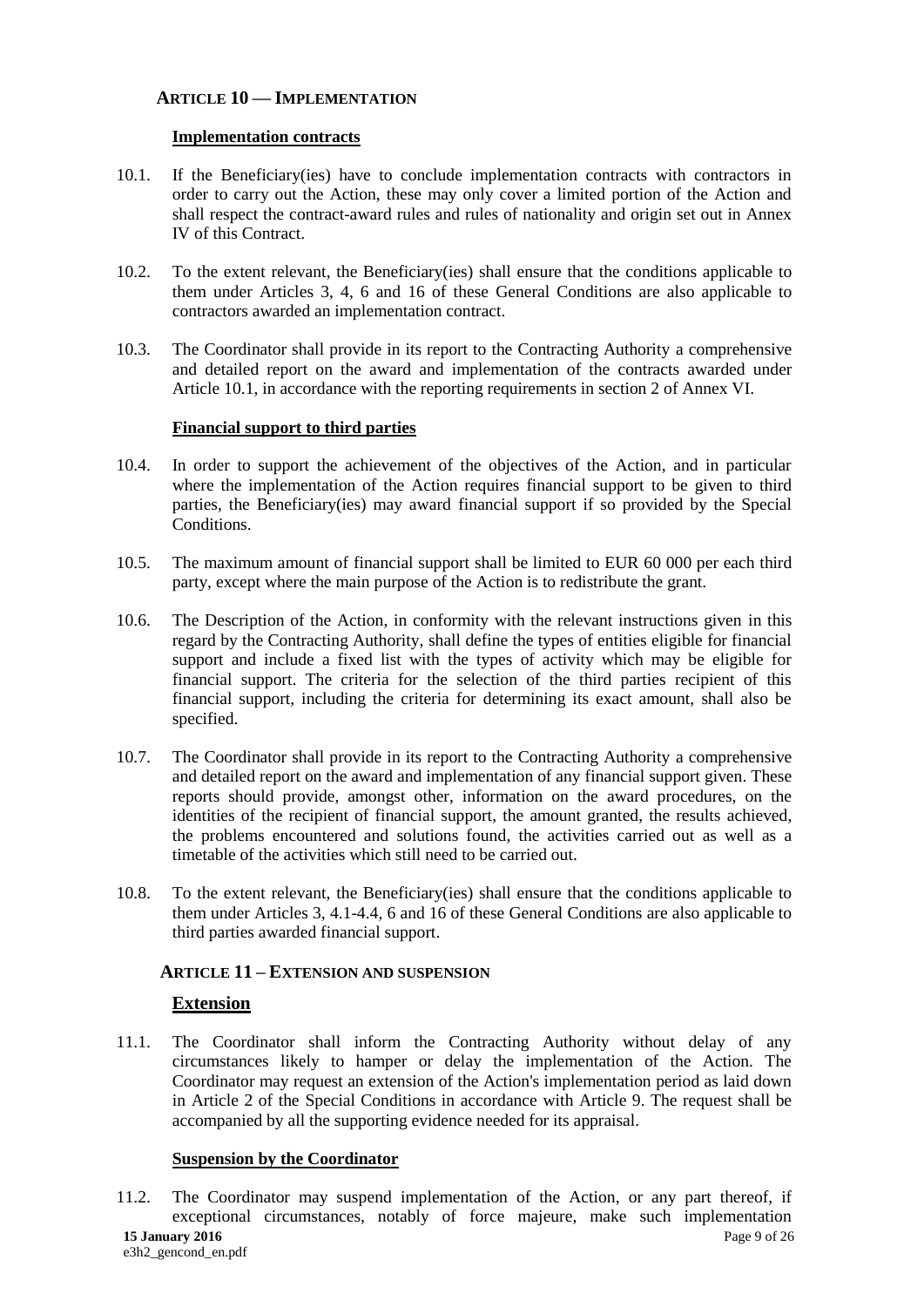excessively difficult or dangerous. The Coordinator shall inform the Contracting Authority without delay, stating the nature, probable duration and foreseeable effects of the suspension.

11.3. The Coordinator or the Contracting Authority may then terminate this Contract in accordance with Article 12.1. If the Contract is not terminated, the Beneficiary(ies) shall endeavour to minimise the time of its suspension and any possible damage and shall resume implementation once circumstances allow, informing the Contracting Authority accordingly.

#### **Suspension by the Contracting Authority**

- 11.4. The Contracting Authority may request the Beneficiary(ies) to suspend implementation of the Action, or any part thereof, if exceptional circumstances, notably of force majeure, make such implementation excessively difficult or dangerous. To this purpose, the Contracting Authority shall inform the Coordinator stating the nature and probable duration of the suspension.
- 11.5. The Coordinator or the Contracting Authority may then terminate this Contract in accordance with Article 12.1. If the Contract is not terminated, the Beneficiary(ies) shall endeavour to minimise the time of its suspension and any possible damage and shall resume implementation once circumstances allow and after having obtained the approval of the Contracting Authority.
- 11.6. The Contracting Authority may also suspend this Contract or the participation of a Beneficiary(ies) in this Contract if the Contracting Authority has evidence that, or if, for objective and well justified reasons, the Contracting Authority deems necessary to verify whether presumably:
	- a) the grant award procedure or the implementation of the Action have been subject to substantial errors, irregularities or fraud;
	- b) the Beneficiary(ies) have breached any substantial obligation under this Contract.
- 11.7. The Coordinator shall provide any requested information, clarification or document within 30 days of receipt of the requests sent by the Contracting authority. If, notwithstanding the information, clarification or document provided by the Coordinator, the award procedure or the implementation of the grant prove to have been subject to substantial errors, irregularities, fraud, or breach of obligations, then the Contracting Authority may terminate this Contract according to Article 12(2) h.

#### **Force majeure**

- 11.8. The term force majeure, as used herein covers any unforeseeable events, not within the control of either party to this Contract and which by the exercise of due diligence neither party is able to overcome such as acts of God, strikes, lock-outs or other industrial disturbances, acts of the public enemy, wars whether declared or not, blockades, insurrection, riots, epidemics, landslides, earthquakes, storms, lightning, floods, washouts, civil disturbances, explosion. A decision of the European Union to suspend the cooperation with the partner country is considered to be a case of force majeure when it implies suspending funding under this Contract.
- 11.9. The Beneficiary(ies) shall not be held in breach of its contractual obligations if it is prevented from fulfilling them by circumstances of force majeure.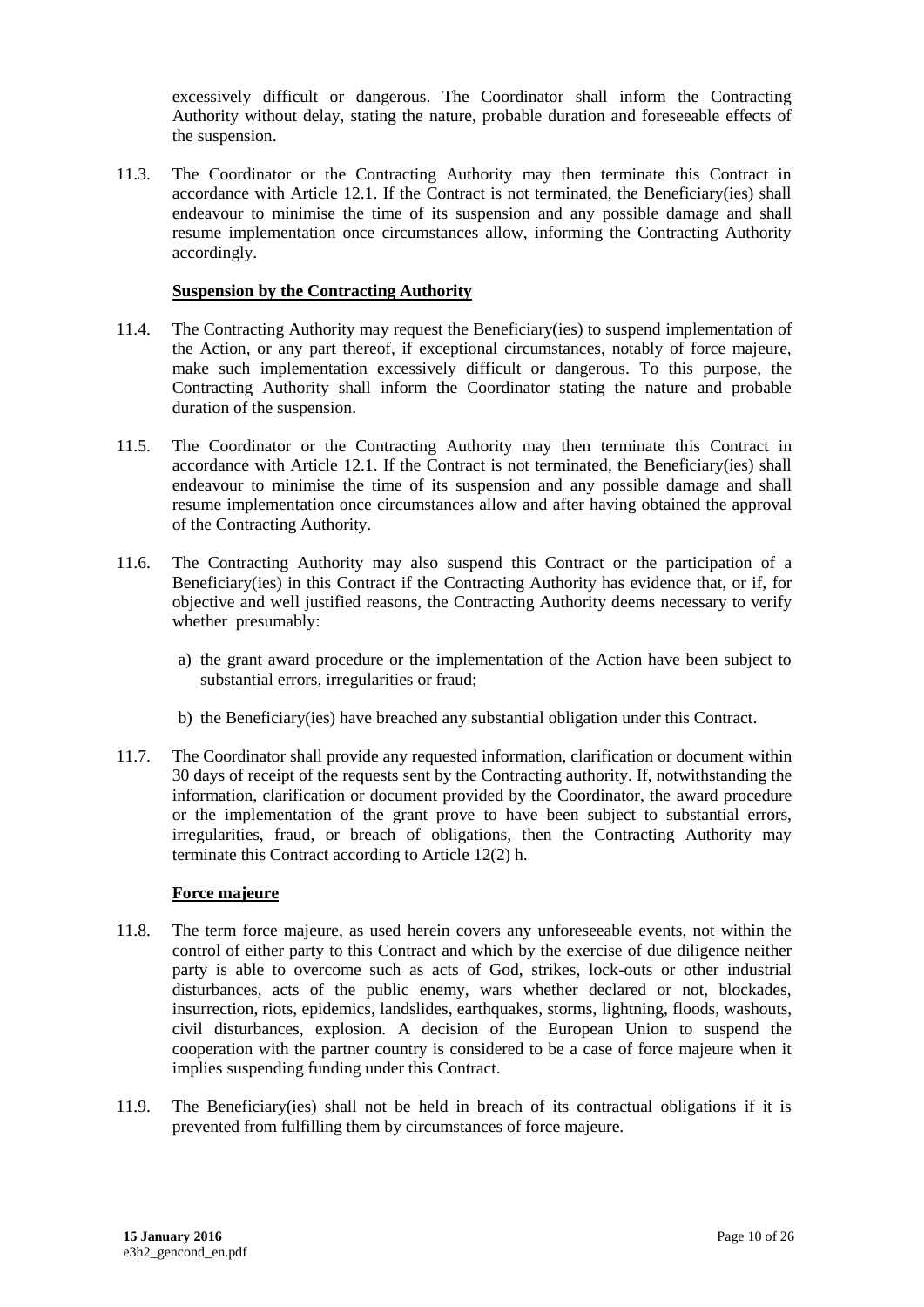#### **Extension of the implementation period following a suspension.**

11.10. In case of suspension according to Articles 11.2, 11.4 and 11.6, the implementation period of the Action shall be extended by a period equivalent to the length of suspension, without prejudice to any amendment to the Contract that may be necessary to adapt the Action to the new implementing conditions. This Article 11.10 does not apply in case of an operating grant.

## <span id="page-10-0"></span>**12. ARTICLE 12 — TERMINATION OF THE CONTRACT**

## **Termination in case of force majeure**

12.1. In the cases foreseen in Article 11.2 and 11.4, if the Coordinator or the Contracting Authority believes that this Contract can no longer be executed effectively or appropriately, it shall duly consult the other. Failing agreement on a solution, the Coordinator or the Contracting Authority may terminate this Contract by serving two months written notice, without being required to pay indemnity.

#### <span id="page-10-1"></span>**Termination by the Contracting Authority**

- 12.2. Without prejudice to Article 12.1, in the following circumstances the Contracting Authority may, after having duly consulted the Coordinator, terminate this Contract or the participation of any Beneficiary(ies) in this Contract without any indemnity on its part when:
	- a) a Beneficiary(ies) fails, without justification, to fulfil any substantial obligation incumbent on them individually or collectively by this Contract and, after being given notice by letter to comply with those obligations, still fails to do so or to furnish a satisfactory explanation within 30 days of receipt of the letter;
	- b) a Beneficiary(ies) or any person that assumes unlimited liability for the debts of the Beneficiary(ies) is bankrupt, subject to insolvency or winding up procedures, is having its assets administered by a liquidator or by the courts, has entered into an arrangement with creditors, has suspended business activities, or is in any analogous situation arising from a similar procedure provided for under any national law or regulations relevant to the Beneficiary(ies);
	- c) a Beneficiary(ies), or any related entity or person, have been found guilty of an offence concerning their professional conduct proven by any means;
	- d) it has been established by a final judgment or a final administrative decision or by proof in possession of the Contracting Authority that the Beneficiary(ies) has been guilty of fraud, corruption, involvement in a criminal organisation, money laundering or terrorist financing, terrorist related offences, child labour or other forms of trafficking in human beings or has committed an irregularity;
	- e) a change to a Beneficiary(ies)'s legal, financial, technical, organisational or ownership situation or the termination of the participation of a Beneficiary(ies) substantially affects the implementation of this Contract or calls into question the decision awarding the grant;
	- f) a Beneficiary(ies) or any related person, are guilty of misrepresentation in supplying the information required in the award procedure or in the implementation of the Action or fail to supply – or fail to supply within the deadlines set under this Contract - any information related to the Action required by the Contracting Authority;
	- g) a Beneficiary(ies) has not fulfilled obligations relating to the payment of social security contributions or the payment of taxes in accordance with the legal provisions of the country in which it is established;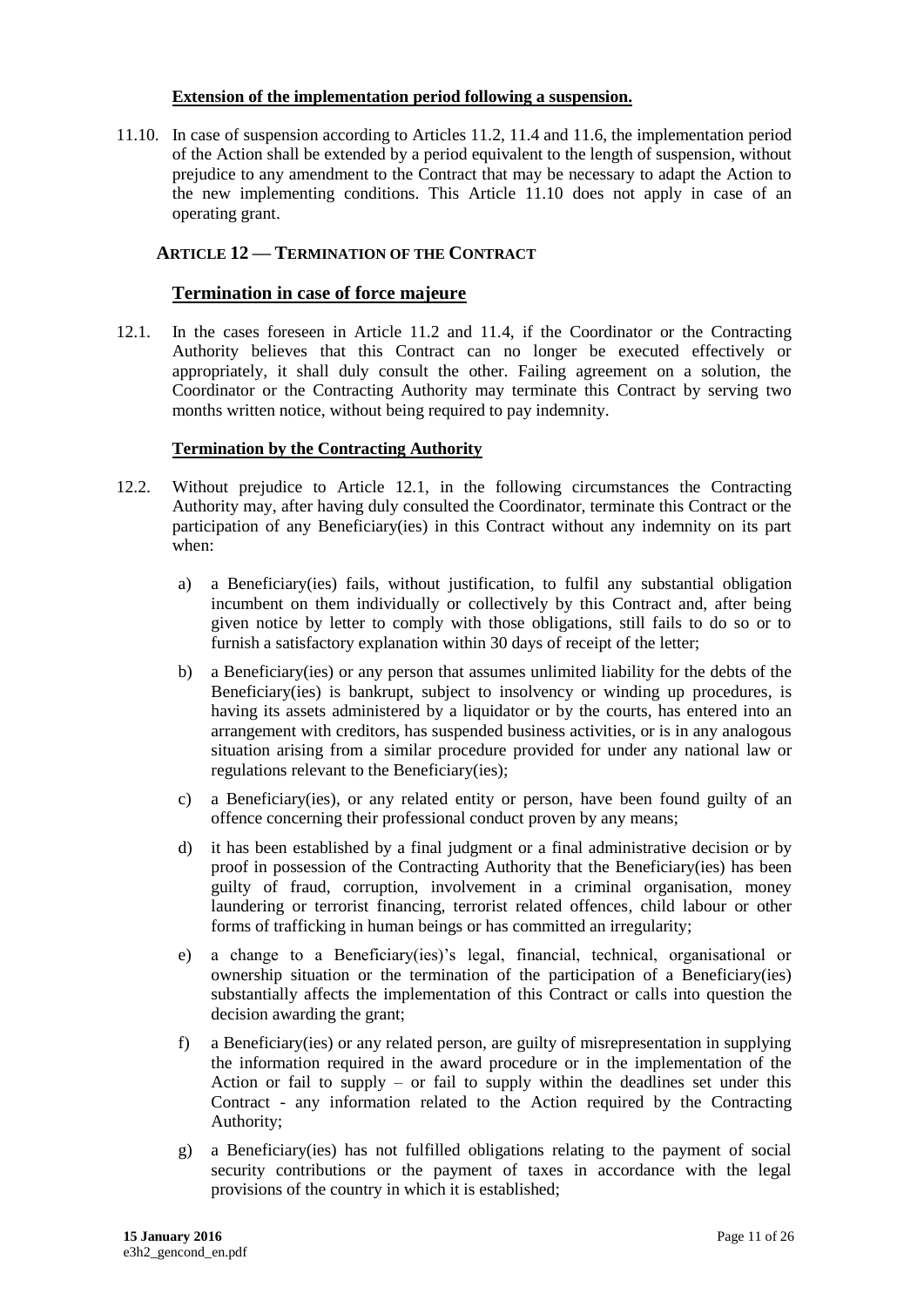- h) the Contracting Authority has evidence that a Beneficiary(ies), or any related entity or person, has committed substantial errors, irregularities or fraud in the award procedure or in the implementation of the Action;
- i) a Beneficiary(ies) is subject to an administrative penalty referred to in Article 12.8;
- j) the Contracting Authority has evidence that a Beneficiary(ies) is subject to a conflict of interests;
- k) the European Commission has evidence that a Beneficiary(ies) has committed systemic or recurrent errors or irregularities, fraud, or serious breach of obligations under other grants financed by the European Union and awarded to that specific Beneficiary(ies) under similar conditions, provided that those errors, irregularities, fraud or serious breach of obligations have a material impact on this grant.

The cases of termination under points  $(b)$ ,  $(c)$ ,  $(d)$ ,  $(h)$ ,  $(i)$  and  $(k)$  may refer also to persons who are members of the administrative, management or supervisory body of the Beneficiary(ies) and/or to persons having powers of representation, decision or control with regard to the Beneficiary(ies).

12.3. In the cases referred to in points  $(c)$ ,  $(f)$ ,  $(h)$  and  $(k)$  above, any related person means any physical person with powers of representation, decision-making or control in relation to the Beneficiary(ies). Any related entity means, in particular, any entity which meets the criteria laid down by Article 1 of the Seventh Council Directive No 83/349/EEC of 13 June 1983.

## **Termination of a Beneficiary(ies) participation by the Coordinator**

12.4. In duly justified cases, the participation of a Beneficiary(ies) in this Contract may be also terminated by the Coordinator. To this purpose, the Coordinator shall communicate to the Contracting Authority the reasons for the termination of its participation and the date on which the termination shall take effect, as well as a proposal on the reallocation of the tasks of the Beneficiary(ies) whose participation is terminated, or on its possible replacement. The proposal shall be sent in good time before the termination is due to take effect. If the Contracting Authority agrees, the Contract shall be amended accordingly in conformity with Article 9.

## **End date**

12.5. The payment obligations of the European Union under this Contract shall end 18 months after the implementation period laid down in Article 2 of the Special Conditions, unless this Contract is terminated according to Article 12.

The Contracting Authority shall postpone this end date, so as to be able to fulfil its payment obligations, in all cases where the Coordinator has submitted a payment request in accordance with contractual provisions or, in case of dispute, until completion of the dispute settlement procedure provided for in Article 13. The Contracting Authority shall notify the Coordinator of any postponement of the end date.

12.6. This Contract will be terminated automatically if it has not given rise to any payment by the Contracting Authority within two years of its signature.

#### **Effects of Termination**

12.7. Upon termination of this Contract the Coordinator shall take all immediate steps to bring the Action to a close in a prompt and orderly manner and to reduce further expenditure to a minimum.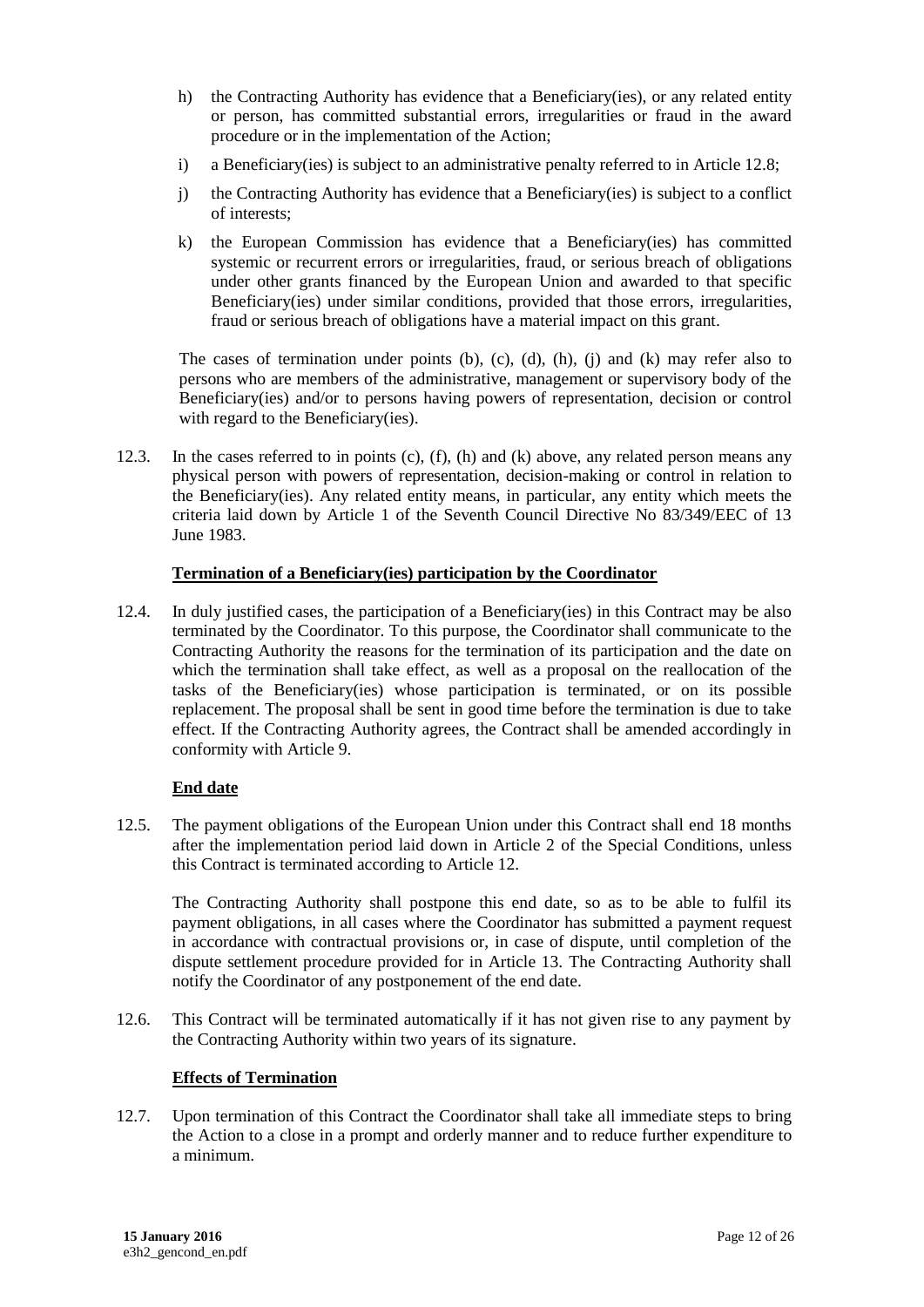Without prejudice to Article 14, the Beneficiary(ies) shall be entitled to payment only for the part of the Action carried out, excluding costs relating to current commitments that are due to be executed after termination.

To this purpose, the Coordinator shall introduce a payment request to the Contracting Authority within the time limit set by Article 15.2 starting from the date of termination.

In the event of termination according to Article 12.1, the Contracting Authority may agree to reimburse the unavoidable residual expenditures incurred during the notice period, provided, the first paragraph of this Article 12.7 has been properly executed.

In the cases of termination foreseen in Article [12.2](#page-10-1) a), c), d), f), h) and k) the Contracting Authority may, after having properly consulted the Coordinator and depending on the gravity of the failings, request full or partial repayment of amounts unduly paid for the Action.

## **Administrative sanctions**

- 12.8 Without prejudice to the application of other remedies laid down in the Contract, a sanction of exclusion from all contracts and grants financed by the EU, may be imposed, after an adversarial procedure, upon the Beneficiary(ies) who, in particular,
	- a) is guilty of grave professional misconduct, has committed irregularities or has been found in serious breach of its contractual obligations. The duration of the exclusion shall not exceed the duration set by final judgement or final administrative decision or, in the absence thereof, three years;
	- b) is guilty of fraud, corruption, participation in a criminal organisation, money laundering, terrorist-related offences, child labour or trafficking in human beings. The duration of the exclusion shall not exceed the duration set by final judgement or final administrative decision or, in the absence thereof, five years;
- 12.9 In the situations mentioned in Article 12.8, in addition or in alternative to the sanction of exclusion, the Beneficiary(ies) may also be subject to financial penalties representing 2- 10% of the contract value.
- 12.10 Where the Contracting Authority is entitled to impose financial penalties, it may deduct such financial penalties from any sums due to the Beneficiary(ies) or call on the appropriate guarantee.
- 12.11 The decision to impose administrative sanctions may be published on a dedicated internetsite, explicitly naming the Beneficiary(ies).
- 12.12 The abovementioned administrative sanctions may also be imposed to persons who are members of the administrative, management or supervisory body of the beneficiary(ies), to persons having powers of representation, decision or control with regard to the beneficiary(ies).

## <span id="page-12-0"></span>**13. ARTICLE 13 — APPLICABLE LAW AND DISPUTE SETTLEMENT**

- 13.1. This Contract shall be governed by the law of the country of the Contracting Authority or, where the Contracting Authority is the European Commission, by the European Union law supplemented as appropriate by Belgian law.
- 13.2. The parties to this Contract shall do everything possible to settle amicably any dispute arising between them during the implementation of this Contract. To that end, they shall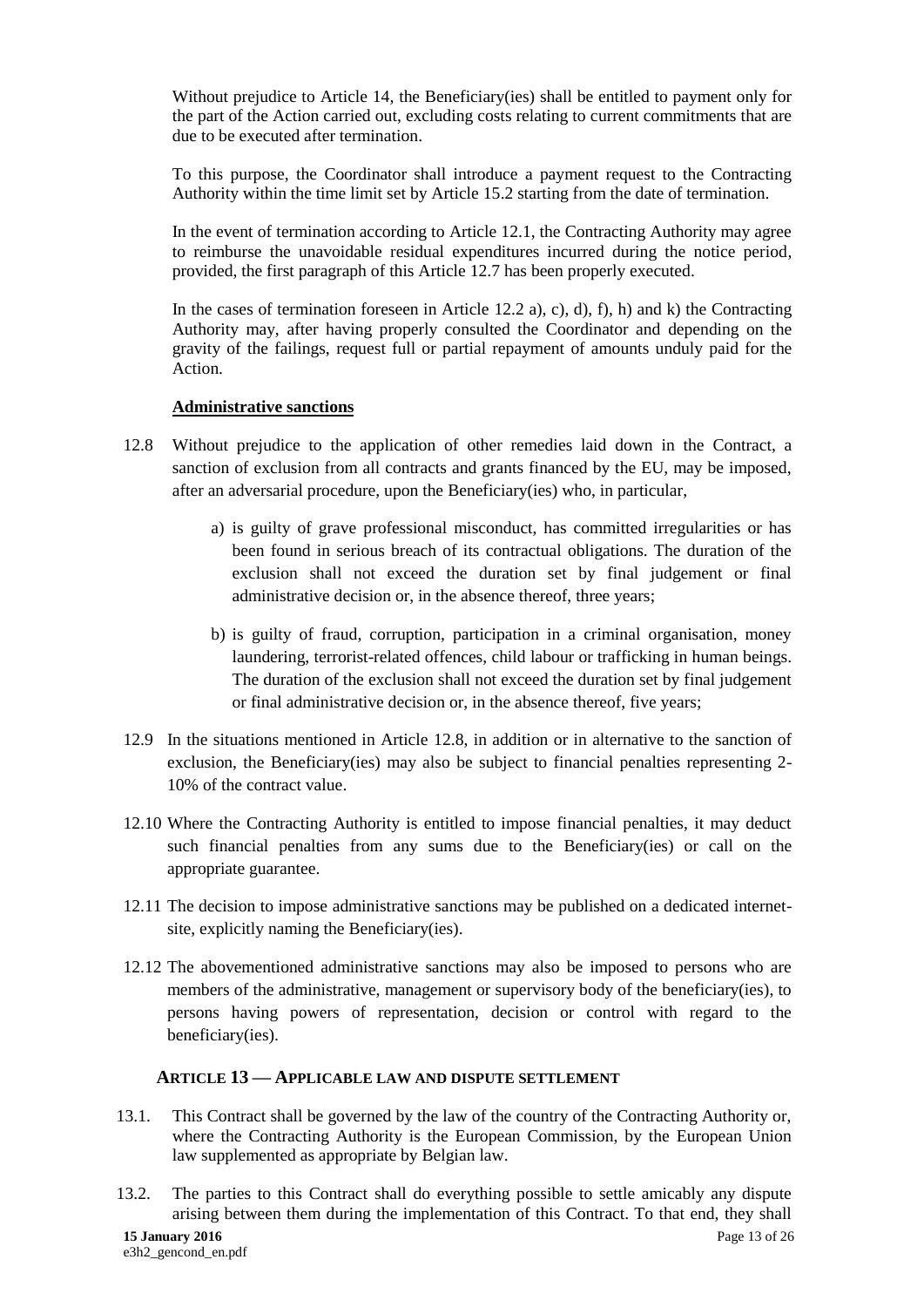communicate their positions and any solution that they consider possible in writing, and meet each other at either's request. The Coordinator and the Contracting Authority shall reply to a request sent for an amicable settlement within 30 days. Once this period has expired, or if the attempt to reach amicable settlement has not produced an agreement within 120 days of the first request, the Coordinator or the Contracting Authority may notify the other part that it considers the procedure to have failed.

- 13.3. In the event of failure to reach an amicable agreement, the dispute may by common agreement of the Coordinator and the Contracting Authority be submitted for conciliation by the European Commission if it is not the Contracting Authority. If no settlement is reached within 120 days of the opening of the conciliation procedure, each party may notify the other that it considers the procedure to have failed.
- 13.4. In the event of failure of the above procedures, each party to this Contract may submit the dispute to the courts of the country of the Contracting Authority, or to the Brussels courts where the Contracting Authority is the European Commission.

## **FINANCIAL PROVISIONS**

## <span id="page-13-0"></span>**14. ARTICLE 14 — ELIGIBLE COSTS**

#### **Cost eligibility criteria**

- 14.1. Eligible costs are actual costs incurred by the Beneficiary(ies) which meet all the following criteria:
	- a) they are incurred during the implementation of the Action as specified in Article 2 of the Special Conditions. In particular:
		- (i) Costs relating to services and works shall relate to activities performed during the implementation period. Costs relating to supplies shall relate to delivery and installation of items during the implementation period. Signature of a contract, placing of an order, or entering into any commitment for expenditure within the implementation period for future delivery of services, works or supplies after expiry of the implementation period do not meet this requirement. Cash transfers between the Coordinator and/or the other Beneficiary(ies) and/or affiliated entity(ies) may not be considered as costs incurred;
		- (ii) Costs incurred should be paid before the submission of the final reports. They may be paid afterwards, provided they are listed in the final report together with the estimated date of payment;
		- (iii) An exception is made for costs relating to final reports, including expenditure verification, audit and final evaluation of the Action, which may be incurred after the implementation period of the Action;
		- (iv) Procedures to award contracts, as referred to in Article 10, may have been initiated and contracts may be concluded by the Beneficiary(ies) before the start of the implementation period of the Action, provided the provisions of Annex IV have been respected.
	- b) they are indicated in the estimated overall budget for the Action;
	- c) they are necessary for the implementation of the Action;
	- d) they are identifiable and verifiable, in particular being recorded in the accounting records of the Beneficiary(ies) and determined according to the accounting standards and the usual cost accounting practices applicable to the Beneficiary(ies);
	- e) they comply with the requirements of applicable tax and social legislation;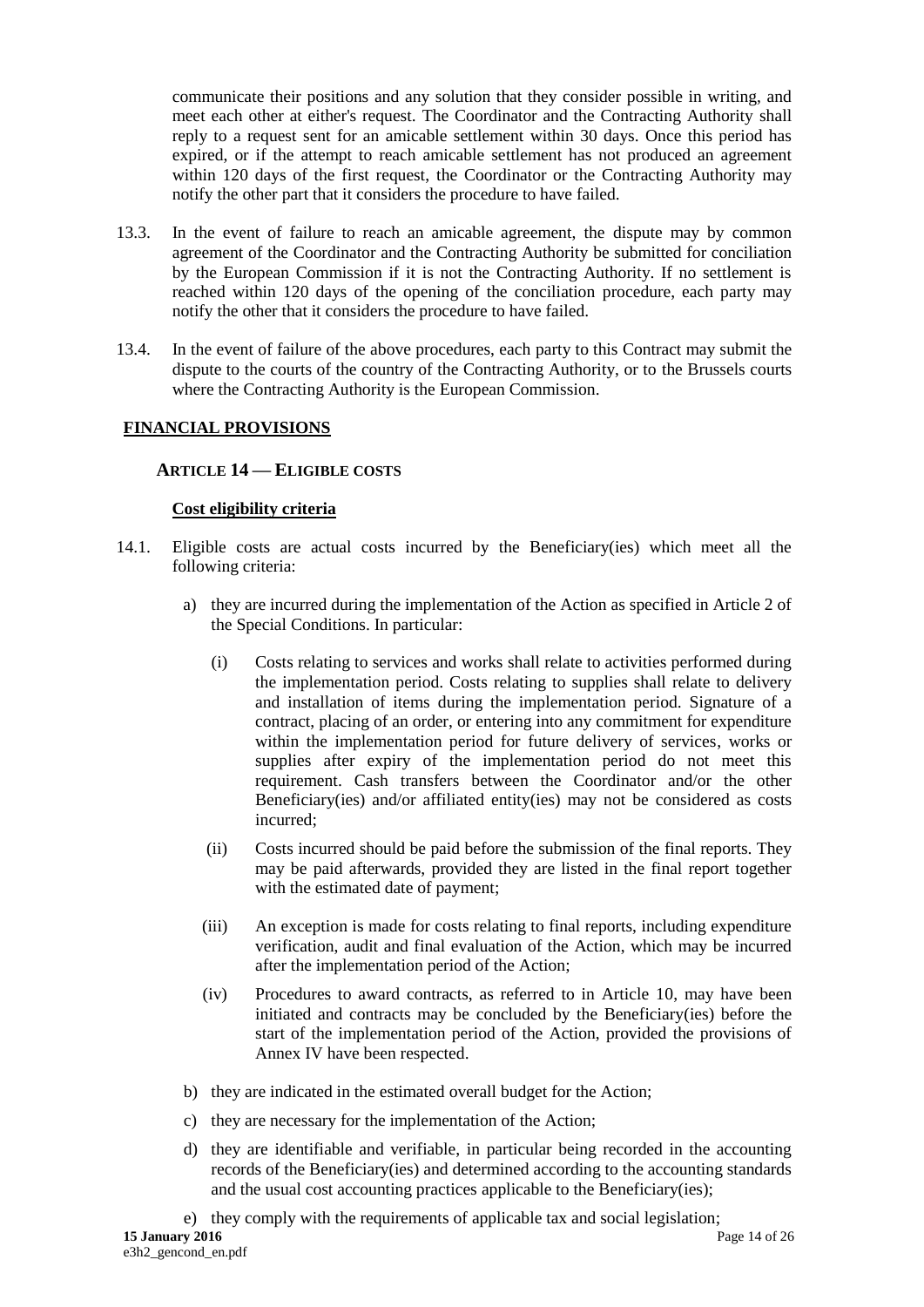f) they are reasonable, justified and comply with the requirements of sound financial management, in particular regarding economy and efficiency.

#### **Eligible direct costs**

- 14.2. Subject to Article 14.1 and, where relevant, to the provisions of Annex IV being respected, the following direct costs of the Beneficiary(ies) shall be eligible:
	- a) the cost of staff assigned to the Action, corresponding to actual gross salaries including social security charges and other remuneration-related costs; salaries and costs shall not exceed those normally borne by the Beneficiary(ies), unless it is justified by showing that it is essential to carry out the Action;
	- b) travel and subsistence costs for staff and other persons taking part in the Action, provided they do not exceed those normally borne by the Beneficiary(ies) according to its rules and regulations, or the rates published by the European Commission at the time of such mission if reimbursed on the basis of simplified cost options;
	- c) purchase costs for equipment (new or used) and supplies specifically dedicated to the purposes of the Action, provided that ownership is transferred at the end of the Action when required in Article 7.5.
	- d) depreciation, rental or leasing costs for equipment (new or used) and supplies specifically dedicated to the purposes of the Action;
	- e) costs of consumables;
	- f) costs of service, supply and work contracts awarded by the Beneficiary(ies) for the purposes of the Action referred to in Article 10;
	- g) costs deriving directly from the requirements of the Contract (dissemination of information, evaluation specific to the Action, audits, translation, reproduction, insurance, etc.) including financial service costs (in particular the cost of transfers and financial guarantees where required according to the Contract);
	- h) duties, taxes and charges, including VAT, paid and not recoverable by the Beneficiary(ies), unless otherwise provided in the Special Conditions;
	- i) overheads, in the case of an operating grant.

#### **Simplified cost options**

- 14.3. In accordance with the detailed provisions in Annex III, eligible costs may also be constituted by any or a combination of the following cost options:
	- a) unit costs;
	- b) lump sums;
	- c) flat-rate financing;
	- d) apportionment for costs related to field offices.
- 14.4. The methods used by the Beneficiary(ies) to determine unit costs, lump sums, flat-rates or apportionment shall be clearly described and substantiated in Annex III and shall ensure compliance with the no-profit rule and shall avoid double funding of costs. The information used can be based on the Beneficiary(ies)'s historical and/or actual accounting and cost accounting data or on external information where available and appropriate.

Costs declared under simplified cost options shall satisfy the eligibility criteria set out in Article 14.1 and 14.2. They do not need to be backed by accounting or supporting documents, save those necessary to demonstrate the fulfillment of the conditions for reimbursement established in Annex I and III.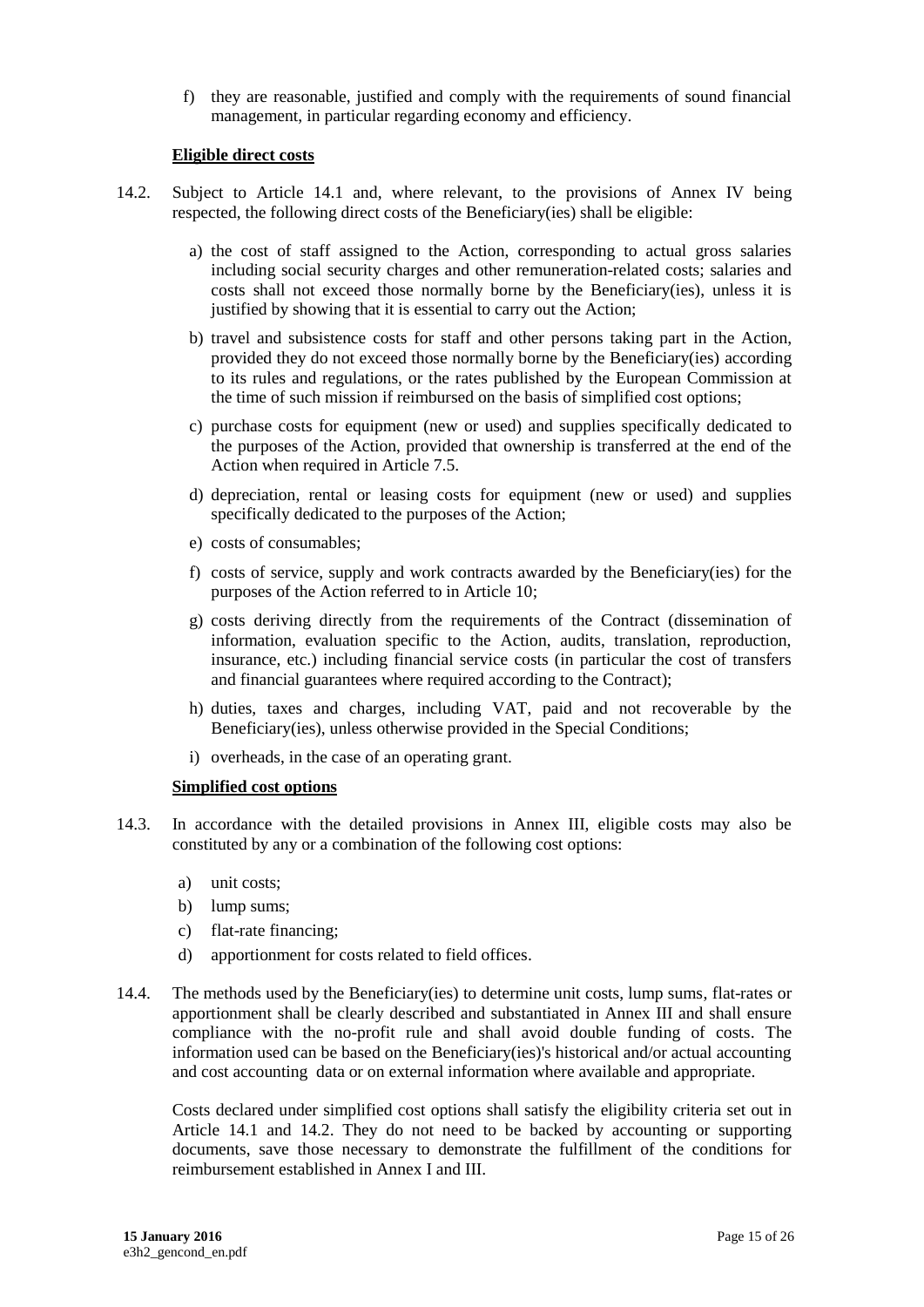These costs may not include ineligible costs as referred to in Article 14.9 or costs already declared under another costs item or heading of the Budget of this Contract.

The amounts or rates of unit costs, lump sums or flat-rates set out in Annex III may not be amended unilaterally and may not be challenged by ex post verifications.

14.5. The total amount of financing that may be awarded on the basis of simplified cost options in accordance with Article 14.3 a) to c) may not exceed EUR 60 000 per each Beneficiary, unless otherwise provided for in the Special Conditions.

#### **Contingency reserve**

14.6. A reserve for contingencies and/or possible fluctuations in exchange rates not exceeding 5% of the direct eligible costs may be included in the budget for the Action, to allow for adjustments necessary in the light of unforeseeable changes of circumstances on the ground. It can be used only with the prior written authorisation of the Contracting Authority, upon duly justified request by the Coordinator.

#### **Indirect costs**

14.7. The indirect costs for the Action are those eligible costs which may not be identified as specific costs directly linked to the implementation of the Action and may not be booked to it directly according to the conditions of eligibility in Article 14.1. However, they are incurred by the Beneficiary(ies) in connection with the eligible direct costs for the Action. They may not include ineligible costs as referred to in Article 14.9 or costs already declared under another costs item or heading of the budget of this Contract.

A fixed percentage of the total amount of direct eligible costs of the Action not exceeding the percentage laid down in Article 3 of the Special Conditions may be claimed to cover indirect costs for the Action. Flat-rate funding in respect of indirect costs does not need to be supported by accounting documents. This amount shall not be taken into account with regard to the maximum amount of simplified cost options.

Indirect costs shall not be eligible under a grant for an action awarded to a Beneficiary who already receives an operating grant financed from the European Union budget during the period in question.

This Article 14.7 does not apply in the case of an operating grant.

#### **In kind contributions**

14.8. Any contributions in kind, which shall be listed separately in Annex III, do not represent actual expenditure and are not eligible costs. Unless otherwise specified in the Special Conditions, contributions in kind may not be treated as co-financing by the Beneficiary(ies).

If contributions in kind are accepted as co-financing, the Beneficiary(ies) shall ensure they comply with national tax and social security rules.

Notwithstanding the above, if the Description of the Action provides for contributions in kind, such contributions have to be provided.

#### **Non-eligible costs**

- 14.9. The following costs shall not be considered eligible:
	- a) debts and debt service charges (interest);
	- b) provisions for losses, debts or potential future liabilities;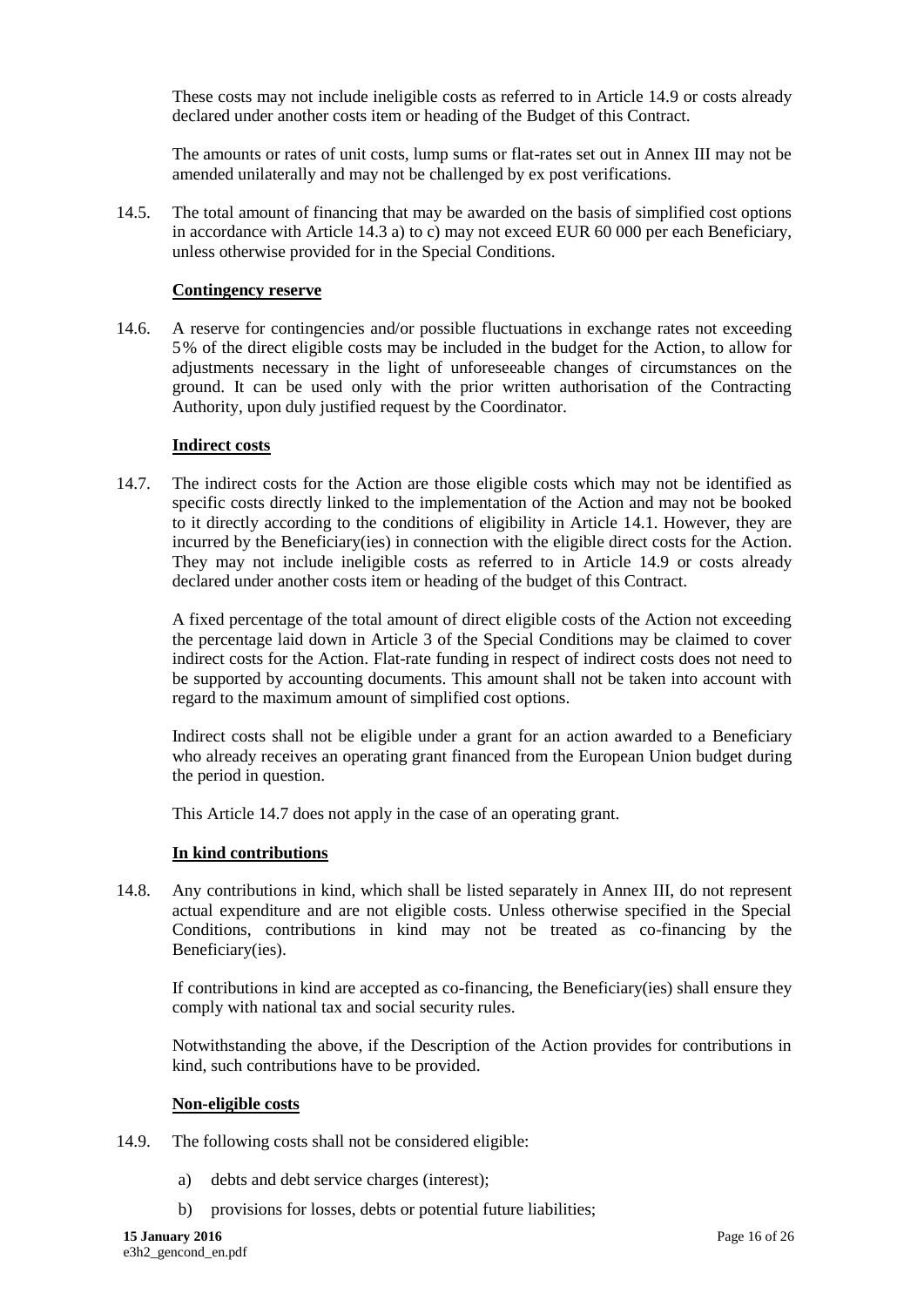- c) costs declared by the Beneficiary(ies) and financed by another action or work programme receiving a European Union grant (including through the European Development Fund);
- d) purchases of land or buildings, except where necessary for the direct implementation of the Action and according to the conditions specified in the Special Conditions; in all cases the ownership shall be transferred in accordance with Article 7.5, at the latest at the end of the Action;
- e) currency exchange losses;
- f) credits to third parties, unless otherwise specified in the Special Conditions
- g) in kind contributions
- h) salary costs of the personnel of national administrations, unless otherwise specified in the Special Conditions and only to the extent that they relate to the cost of activities which the relevant public authority would not carry out if the Action were not undertaken.

#### **Affiliated entities**

14.10. Where the Special Conditions contain a provision on entities affiliated to a Beneficiary, costs incurred by such entity may be eligible, provided that they satisfy the same conditions under Articles 14 and 16, and that the Beneficiary ensures that Articles 3, 4, 5, 6, 8, 10 and 16 are also applicable to the entity.

## <span id="page-16-0"></span>**15. ARTICLE 15 — PAYMENT AND INTEREST ON LATE PAYMENT**

## **Payment procedures**

15.1. The Contracting Authority must pay the grant to the Coordinator following one of the payment procedures below, as set out in Article 4 of the Special Conditions.

## Option 1: Actions with an implementation period of 12 months or less or grant of EUR100000 or less

- (i) an initial pre-financing payment of 80% of the maximum amount referred to in Article 3.2 of the Special Conditions (excluding contingencies);
- (ii) the balance of the final amount of the grant.

## Option 2: Actions with an implementation period of more than 12 months and grant of more than EUR 100000

- (i) an initial pre-financing payment of 100 % of the part of the estimated budget financed by the Contracting Authority for the first reporting period (excluding contingencies). The part of the budget financed by the Contracting Authority is calculated by applying the percentage set out in Article 3.2 of the Special Conditions;
- (ii) further pre-financing payments of 100 % of the part of the estimated budget financed by the Contracting Authority for the following reporting period (excluding not authorised contingencies):
	- the reporting period is intended as a twelve-month period unless otherwise provided for in the Special Conditions. When the remaining period to the end of the Action is up to 18 months, the reporting period shall cover it entirely;
	- within 60 days following the end of the reporting period, the Coordinator shall present an interim report or, if unable to do so, it shall inform the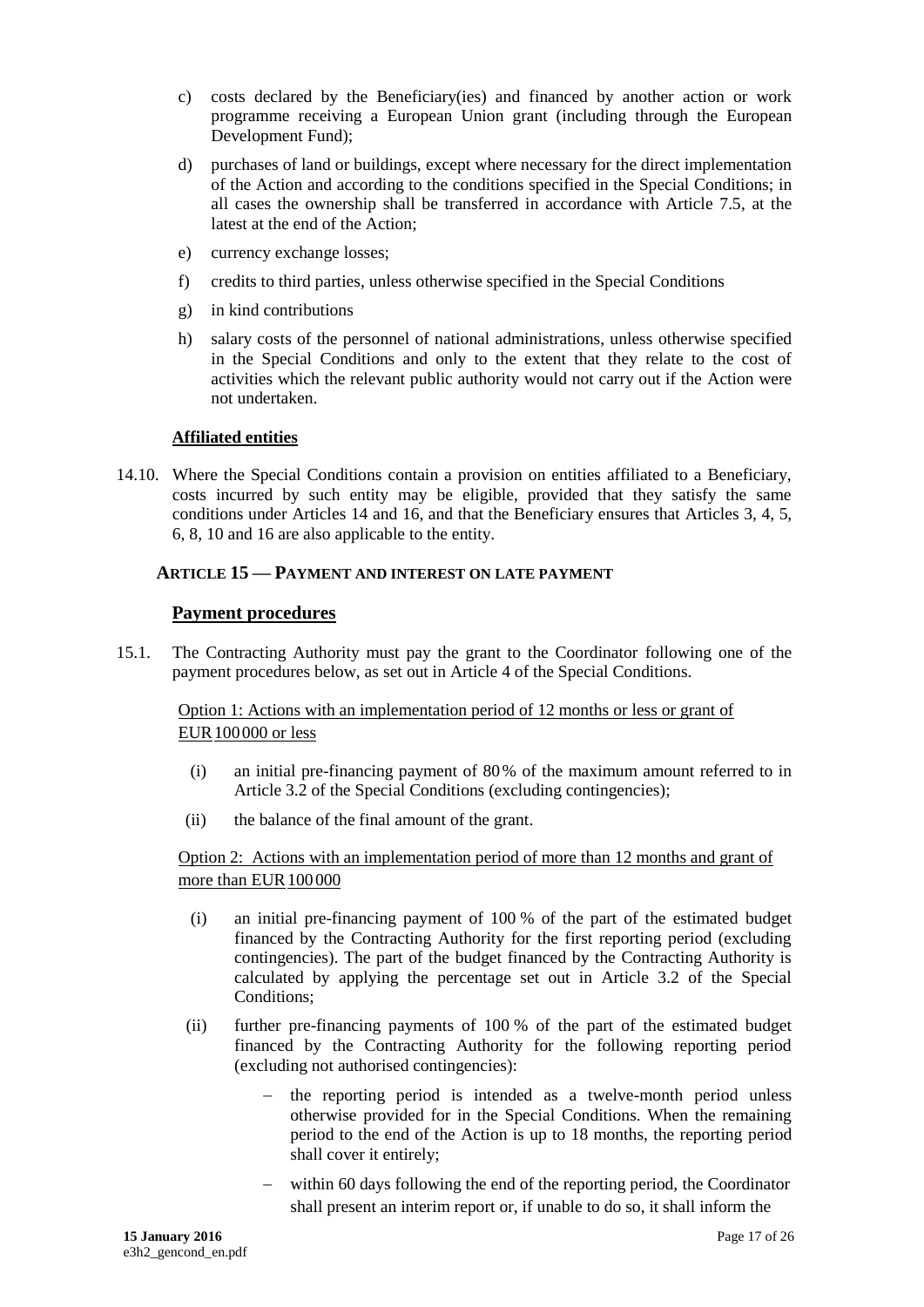Contracting Authority of the reasons and provide a summary of progress of the Action;

- $\overline{\phantom{a}}$  if at the end of the reporting period the part of the expenditure actually incurred which is financed by the Contracting Authority is less than 70 % of the previous payment (and 100 % of any previous payments), the further pre-financing payment shall be reduced by the amount corresponding to the difference between the 70 % of the previous prefinancing payment and the part of the expenditure actually incurred which is financed by the Contracting Authority;
- the Coordinator may submit a request for further pre-financing payment before the end of the reporting period, when the part of the expenditure actually incurred which is financed by the Contracting Authority is more than 70 % of the previous payment (and 100 % of any previous payments). In this case, the following reporting period starts anew from the end date of the period covered by this payment request;
- in addition, for grants of more than EUR 5 000 000, a further prefinancing payment may be made only if the part financed by the Contracting Authority of the eligible costs approved is at least equal to the total amount of all the previous payments excluding the last one;
- the total sum of pre-financing payments may not exceed 90 % of the amount referred to in Article 3.2 of the Special Conditions, excluding not authorised contingencies;
- (iii) the balance of the final amount of the grant.

#### Option 3: All Actions

(i) the final amount of the grant.

## **Submission of final reports**

15.2. The Coordinator shall submit the final report to the Contracting Authority no later than three months after the implementation period as defined in Article 2 of the Special Conditions. The deadline for submission of the final report is extended to six months where the Coordinator does not have its headquarters in the country where the Action is implemented.

#### **Payment request**

- 15.3. The payment request shall be drafted using the model in Annex V and shall be accompanied by:
	- a) a narrative and financial report in line with Article 2;
	- b) a forecast budget for the following reporting period in case of request of further prefinancing;
	- c) an expenditure verification report or a detailed breakdown of expenditure if required under Article 15.7;

For the purposes of the initial pre-financing payment, the signed contract serves as payment request. A financial guarantee shall be attached if required in the Special Conditions.

Payment shall not imply recognition of the regularity or of the authenticity, completeness and correctness of the declarations and information provided.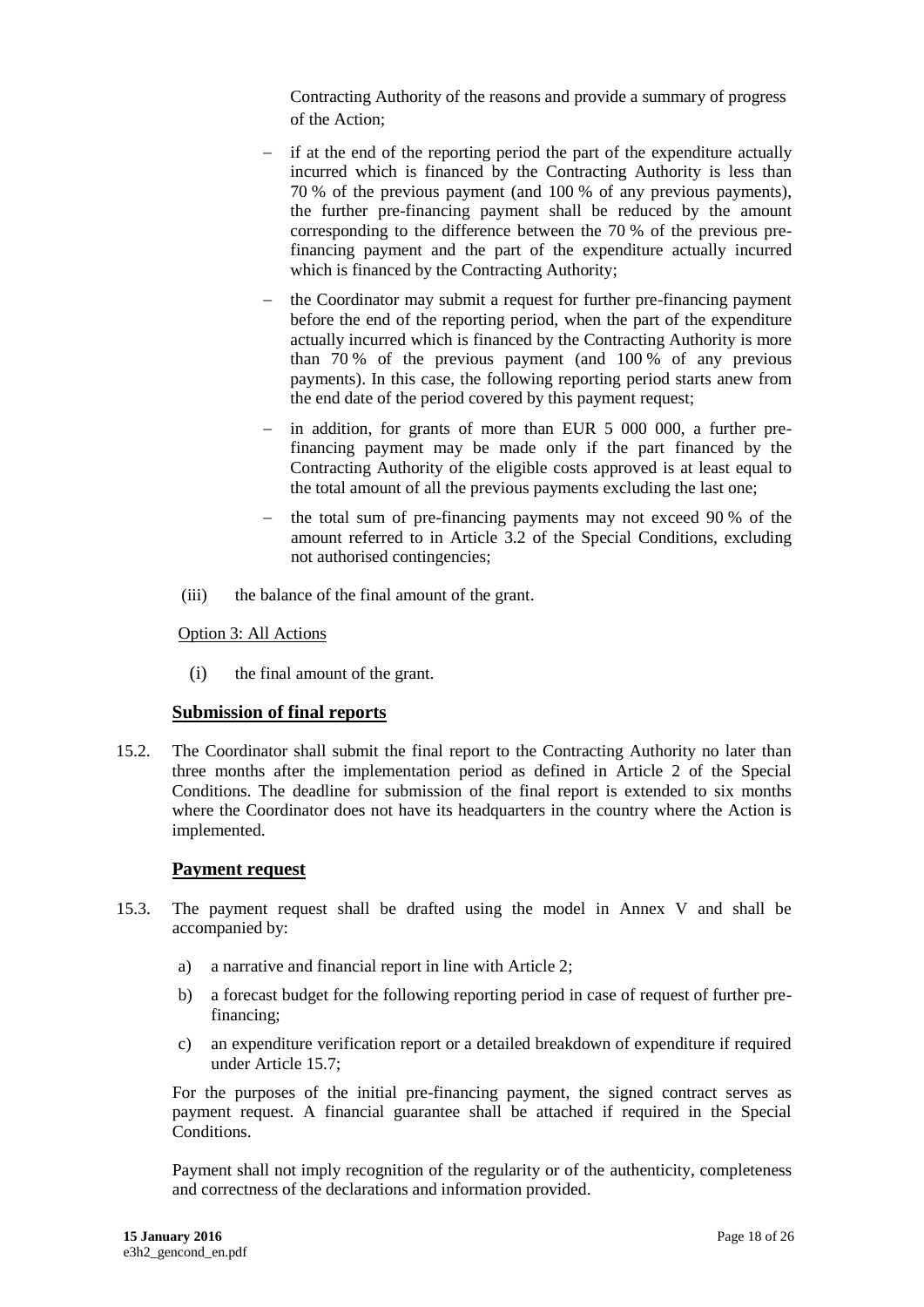#### **Payment deadlines**

15.4. The initial pre-financing payment shall be made within 30 days of receipt of the payment request by the Contracting Authority.

Further pre-financing payments and payments of the balance shall be made within 60 days of receipt of the payment request by the Contracting Authority.

However, further pre-financing payments and payments of the balance shall be made within 90 days of receipt of the payment request by the Contracting Authority in any of the following cases:

- a) one Beneficiary with affiliated entity(ies);
- b) if more than one Beneficiary is party to this Contract;
- c) if the Commission is not the Contracting Authority
- d) for grants exceeding EUR 5 000 000

The payment request is deemed accepted if there is no written reply by the Contracting Authority within the deadlines set above.

#### **Suspension of the period for payments**

- 15.5. Without prejudice to Article 12, the time-limits for payments may be suspended by notifying the Coordinator that:
	- a) the amount indicated in its request of payments is not due, or;
	- b) proper supporting documents have not been supplied, or;
	- c) clarifications, modifications or additional information to the narrative or financial reports are needed, or;
	- d) there are doubts on the eligibility of expenditure and it is necessary to carry out additional checks, including on-the-spot checks to make sure that the expenditure is eligible, or;
	- e) it is necessary to verify whether presumed substantial errors, irregularities or fraud have occurred in the grant award procedure or the implementation of the Action, or;
	- f) it is necessary to verify whether the Beneficiary(ies) have breached any substantial obligations under this Contract, or;
	- g) the visibility obligations set out in Article 6 are not complied with.

The suspension of the time-limits for payments starts when the above notification is sent to the Coordinator. The time-limit starts running again on the date on which a correctly formulated request for payment is recorded. The Coordinator shall provide any requested information, clarification or document within 30 days of the request.

If, notwithstanding the information, clarification or document provided by the Coordinator, the payment request is still inadmissible, or if the award procedure or the implementation of the grant proves to have been subject to substantial errors, irregularities, fraud, or breach of obligations, then the Contracting Authority may refuse to proceed further with payments and may, in the cases foreseen in Article 12, terminate accordingly this Contract.

In addition, the Contracting Authority may also suspend payments as a precautionary measure without prior notice, prior to, or instead of, terminating this Contract as provided for in Article 12.

#### **Interest on late payment**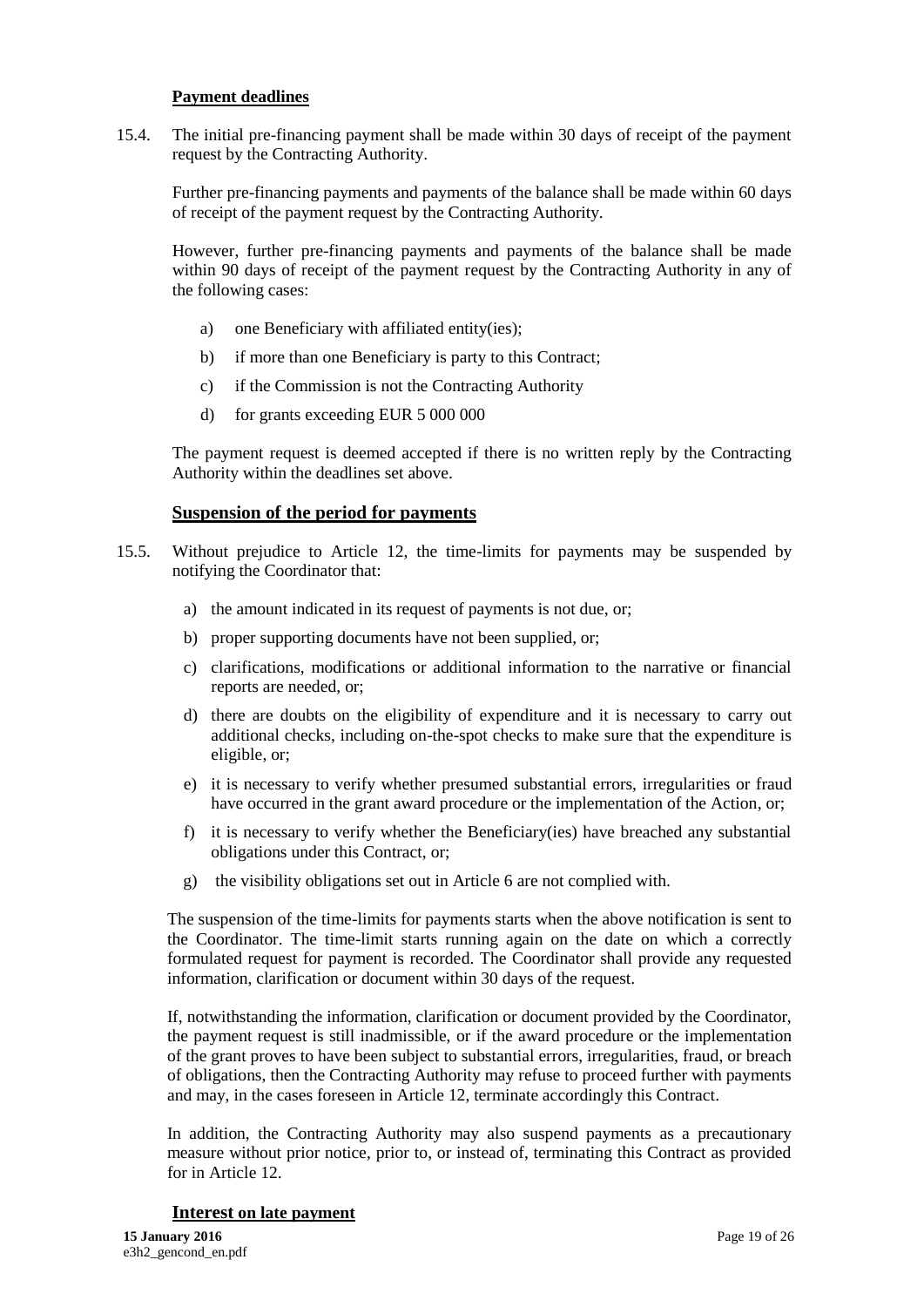- 15.6. If the Contracting Authority pays the Coordinator after the time limit, it shall pay default interest as follows:
	- a) at the rediscount rate applied by the central bank of the country of the Contracting Authority if payments are in the currency of that country;
	- b) at the rate applied by the European Central Bank to its main refinancing transactions in euro, as published in the Official Journal of the European Union, C series, if payments are in euro;
	- c) on the first day of the month in which the time-limit expired, plus three and a half percentage points. The interest will be payable for the time elapsed between the expiry of the payment deadline and the date on which the Contracting Authority's account is debited.

By way of exception, when the interest calculated in accordance with this provision is lower than or equal to EUR 200, it will be paid to the Coordinator only upon demand submitted within two months of receiving late payment.

The default interest is not considered as income for the purposes of Article 17.

This Article 15.6 does not apply if the Coordinator is a European Union Member State, including regional and local government authorities or other public body acting in the name and on behalf of the Member State for the purpose of the Contract.

#### **Expenditure verification report**

- 15.7. The Coordinator must provide an expenditure verification report for:
	- a) any request for further pre-financing payment in case of grants of more than EUR 5 000 000;
	- b) any final report in the case of a grant of more than EUR 100000.

The expenditure verification report shall conform to the model in Annex VII and shall be produced by an auditor approved or chosen by the Contracting Authority. The auditor shall meet the requirements set out in the Terms of Reference for expenditure verification in Annex VII.

The auditor shall examine whether the costs declared by the Beneficiary(ies) and the revenue of the Action are real, accurately recorded and eligible under this Contract. The expenditure verification report shall cover all expenditure not covered by any previous expenditure verification report.

If no expenditure verification is required with requests for pre-financing payments, a detailed breakdown of expenditure covering the preceding reporting periods not already covered, shall be provided for every other request for further pre-financing payment and starting with the second request for further pre-financing payment (i.e. 3rd, 5th,7th… prefinancing payment).

The detailed breakdown of expenditure shall provide the following information for each cost heading in the financial report and for all underlying entries and transactions: amount of the entry or transaction, accounting reference (e.g. ledger, journal or other relevant reference) description of the entry or transaction (detailing the nature of the expenditure) and reference to underlying documents (e.g. invoice number, salary slip or other relevant reference), in line with Article 16.1. It shall be provided in electronic form and spread sheet format (excel or similar) whenever possible.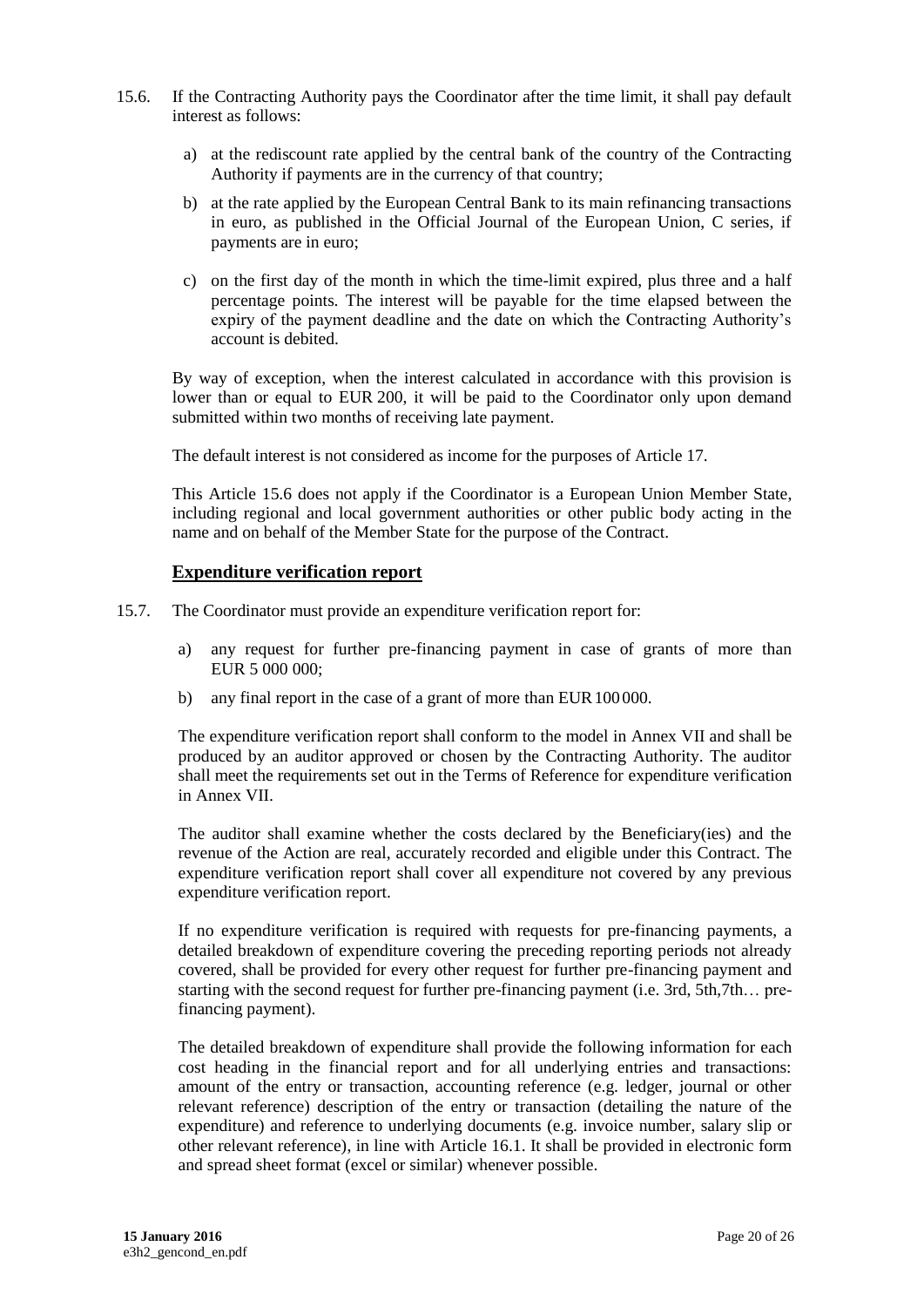The detailed breakdown of expenditure shall be supported by a declaration of honour by the Coordinator that the information in the payment request is full, reliable and true and that the costs declared have been incurred and can be considered as eligible in accordance to this Contract.

The final report shall in all cases include a detailed breakdown of expenditure covering the whole Action.

Where the Coordinator is a government department or a public body, the Contracting Authority may accept to substitute the expenditure verification with a detailed breakdown of expenditure.

The expenditure verification report shall not be provided by the Coordinator if the verification is directly done by the Contracting Authority's own staff, by the Commission or by a body authorised to do so on their behalf, according to Article of 5.2 of the Special Conditions.

## **Financial guarantee**

15.8. If the grant exceeds EUR60000 the Contracting Authority may request a financial guarantee for the amount of the initial pre-financing payment.

The guarantee shall be denominated in euro or in the currency of the Contracting Authority, conforming to the model in Annex VIII. The guarantee shall be provided by an approved bank or financial institution established in one of the Member States of the European Union. Where the Coordinator is established in a third country, the Contracting Authority may agree that a bank or financial institution established in that third country may provide the guarantee if the Contracting Authority considers that the bank or financial institution offers equivalent security and characteristics as those offered by a bank or financial institution established in a Member State of the European Union. This guarantee shall remain in force until its release by the Contracting Authority when the payment of the balance is made.

This provision shall not apply if the Coordinator is a non-profit organisation, an organisation which has signed a framework partnership agreement with the European Commission, a government department or public body, unless otherwise stipulated in the Special Conditions.

## **Rules for currency conversion**

15.9. The Contracting Authority shall make payments to the Coordinator to the bank account referred to in the financial identification form in Annex V, which allows the identification of the funds paid by the Contracting Authority. The Contracting Authority shall make payments in the currency set in the Special Conditions.

Reports shall be submitted in the currency set out in the Special Conditions, and may be drawn from financial statements denominated in other currencies, on the basis of the Beneficiary(ies)'s applicable legislation and applicable accounting standards. In such case and for the purpose of reporting, conversion into the currency set in the Special Conditions shall be made using the rate of exchange at which each Contracting Authority's contribution was recorded in the Beneficiary(ies)'s accounts, unless otherwise provided for in the Special Conditions. If at the end of the Action, a part of the expenses is pre-financed by the Beneficiary(ies) (or by other donors), the conversion rate to be applied to this balance is the one set in the Special Condition according to the Beneficiary(ies)'s usual accounting practice. If no specific provision is foreseen in the Special Conditions, the exchange rate of the last instalment received from the Contracting Authority will be applied.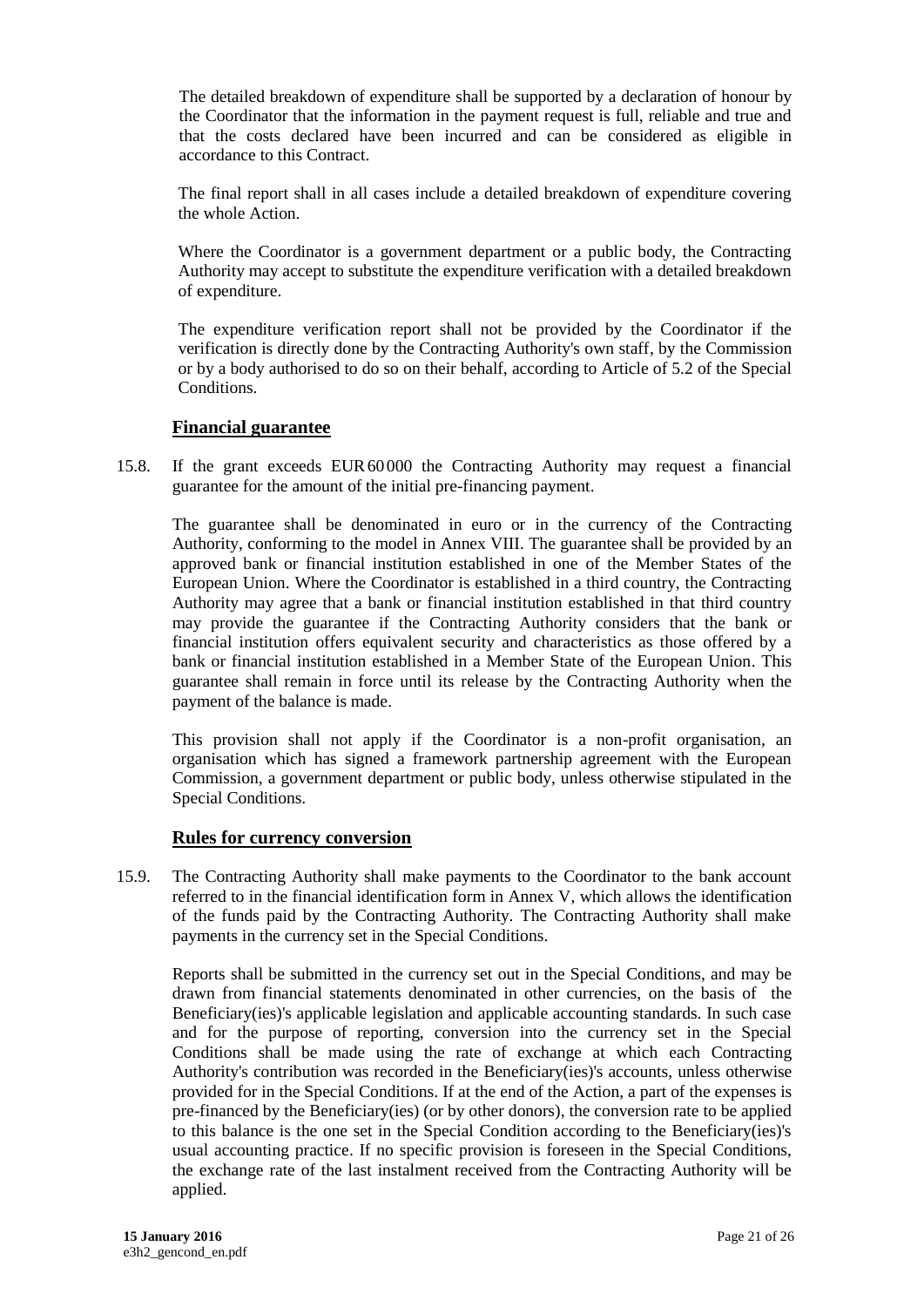15.10. Unless otherwise provided for in the Special Conditions, costs incurred in other currencies than the one used in the Beneficiary(ies)'s accounts for the Action shall be converted according to its usual accounting practices, provided they respect the following basic requirements: (i) they are written down as an accounting rule, i.e. they are a standard practice of the Beneficiary, (ii) they are applied consistently, (iii) they give equal treatment to all types of transactions and funding sources, (iv) the system can be demonstrated and the exchange rates are easily accessible for verifications.

In the event of an exceptional exchange-rate fluctuation, the Parties shall consult each other with a view to amending the Action in order to lessen the impact of such a fluctuation. Where necessary, the Contracting Authority may take additional measures such as terminating the Contract.

## <span id="page-21-0"></span>**16. ARTICLE 16 — ACCOUNTS AND TECHNICAL AND FINANCIAL CHECKS**

## **Accounts**

16.1. The Beneficiary(ies) shall keep accurate and regular accounts of the implementation of the Action using an appropriate accounting and double-entry book-keeping system.

#### The accounts:

- a) may be an integrated part of or an adjunct to the Beneficiary(ies)'s regular system;
- b) shall comply with the accounting and bookkeeping policies and rules that apply in the country concerned;
- c) shall enable income and expenditure relating to the Action to be easily traced, identified and verified.
- 16.2. The Coordinator shall ensure that any financial report as required under Article 2 can be properly and easily reconciled to the accounting and bookkeeping system and to the underlying accounting and other relevant records. For this purpose the Beneficiary(ies) shall prepare and keep appropriate reconciliations, supporting schedules, analyses and breakdowns for inspection and verification.

#### **Right of access**

- 16.3. The Beneficiary(ies) shall allow verifications to be carried out by the European Commission, the European Anti-Fraud Office, the European Court of Auditors and any external auditor authorised by the Contracting Authority. The Beneficiary(ies) have to take all steps to facilitate their work.
- 16.4. The Beneficiary(ies) shall allow the above entities to:
	- a) access the sites and locations at which the Action is implemented;
	- b) examine its accounting and information systems, documents and databases concerning the technical and financial management of the Action;
	- c) take copies of documents;
	- d) carry out on the-spot-checks;
	- e) conduct a full audit on the basis of all accounting documents and any other document relevant to the financing of the Action.
- 16.5. Additionally the European Anti-Fraud Office shall be allowed to carry out on-the-spot checks and inspections in accordance with the procedures laid down by the European Union legislation for the protection of the financial interests of the European Union against fraud and other irregularities.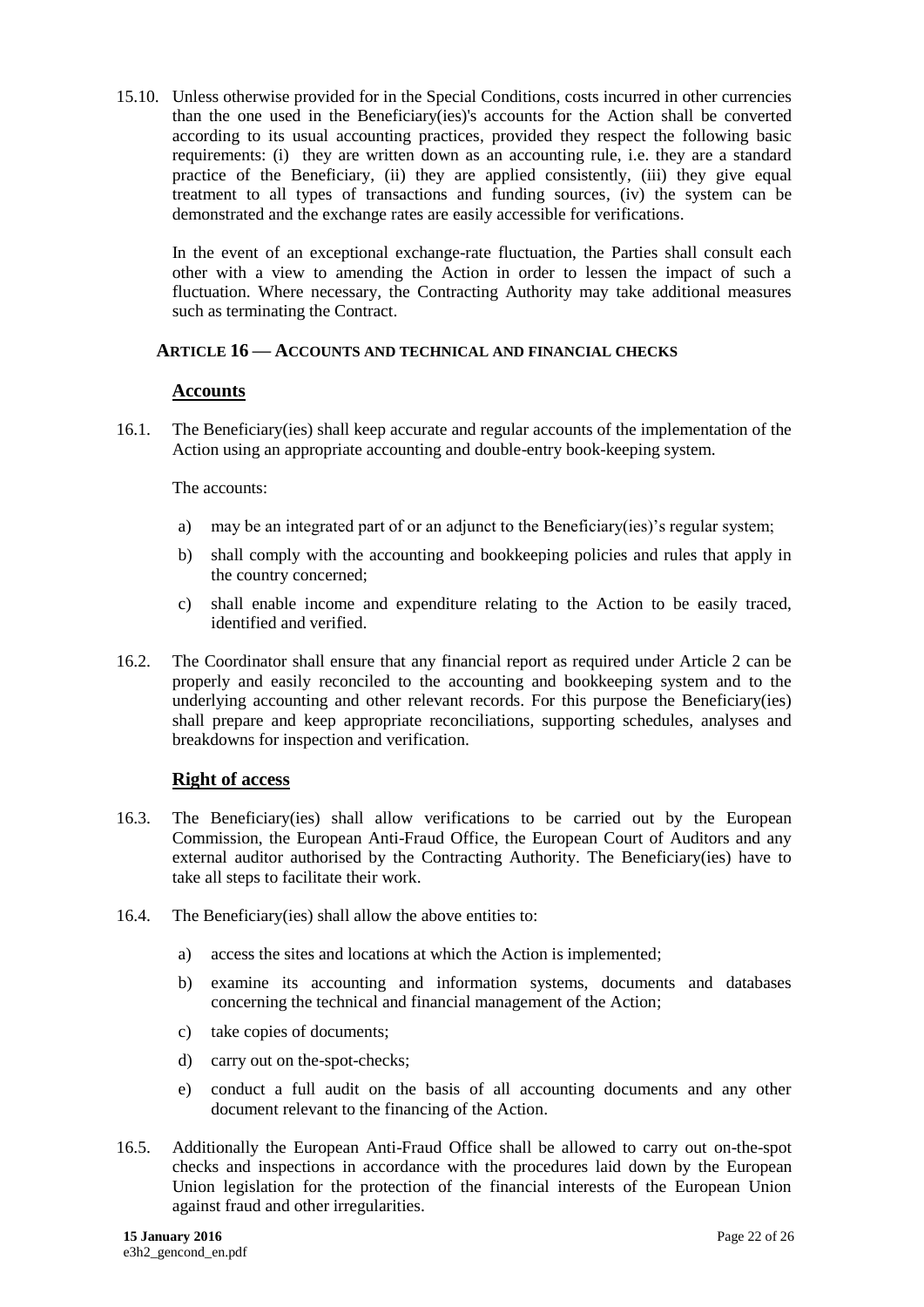Where appropriate, the findings may lead to recovery by the European Commission.

16.6. Access given to agents of the European Commission, European Anti-Fraud Office and the European Court of Auditors and to any external auditor authorised by the Contracting Authority carrying out verifications as provided for by this Article as well as by Article 15.7 shall be on the basis of confidentiality with respect to third parties, without prejudice to the obligations of public law to which they are subject.

## **Record keeping**

16.7. The Beneficiary(ies) shall keep all records, accounting and supporting documents related to this Contract for five years following the payment of the balance and for three years in case of grants not exceeding EUR 60 000, and in any case until any on-going audit, verification, appeal, litigation or pursuit of claim has been disposed of.

They shall be easily accessible and filed so as to facilitate their examination and the Coordinator shall inform the Contracting Authority of their precise location.

- 16.8. All the supporting documents shall be available either in the original form, including in electronic form, or as a copy.
- 16.9. In addition to the reports mentioned in Article [2,](#page-3-1) the documents referred to in this Article include:
	- a) Accounting records (computerised or manual) from the Beneficiary(ies)'s accounting system such as general ledger, sub-ledgers and payroll accounts, fixed assets registers and other relevant accounting information;
	- b) Proof of procurement procedures such as tendering documents, bids from tenderers and evaluation reports;
	- c) Proof of commitments such as contracts and order forms;
	- d) Proof of delivery of services such as approved reports, time sheets, transport tickets, proof of attending seminars, conferences and training courses (including relevant documentation and material obtained, certificates) etc;
	- e) Proof of receipt of goods such as delivery slips from suppliers;
	- f) Proof of completion of works, such as acceptance certificates;
	- g) Proof of purchase such as invoices and receipts;
	- h) Proof of payment such as bank statements, debit notices, proof of settlement by the contractor;
	- i) Proof that taxes and/or VAT that have been paid cannot actually be reclaimed;
	- j) For fuel and oil expenses, a summary list of the distance covered, the average consumption of the vehicles used, fuel costs and maintenance costs;
	- k) Staff and payroll records such as contracts, salary statements and time sheets. For local staff recruited on fixed-term contracts, details of remuneration paid, duly substantiated by the person in charge locally, broken down into gross salary, social security charges, insurance and net salary. For expatriate and/or European-based staff (if the Action is implemented in Europe) analyses and breakdowns of expenditure per month of actual work, assessed on the basis of unit prices per verifiable block of time worked and broken down into gross salary, social security charges, insurance and net salary.
- 16.10 Failure to comply with the obligations set forth in Article 16.1 to 16.9 constitutes a case of breach of a substantial obligation under this Contract. In this case, the Contracting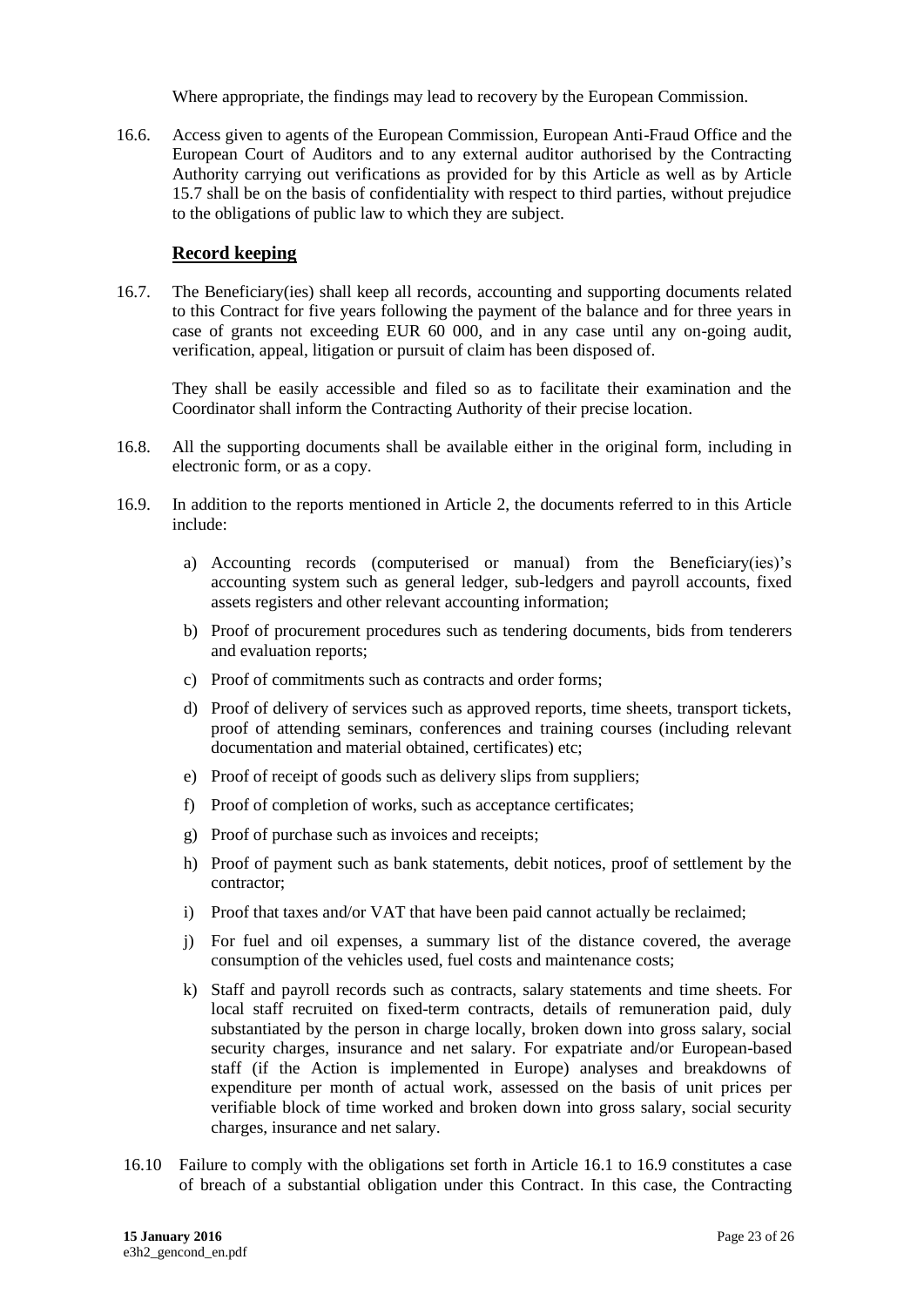Authority may in particular suspend the Contract, payments or the time-limit for a payment, terminate the Contract and/or reduce the grant.

## <span id="page-23-0"></span>**17. ARTICLE 17 — FINAL AMOUNT OF THE GRANT**

#### **Final amount**

17.1. The grant may not exceed the maximum ceiling in Article 3.2 of the Special Conditions either in terms of the absolute value or the percentage stated therein.

If the eligible costs of the Action at the end of the Action are less than the estimated eligible costs as referred to in Article 3.1 of the Special Conditions, the grant shall be limited to the amount obtained by applying the percentage laid down in Article 3.2 of the Special Conditions to the eligible costs of the Action approved by the Contracting Authority.

17.2. In addition and without prejudice to its right to terminate this Contract pursuant to Article 12, if the Action is implemented poorly or partially - and therefore not in accordance with the Description of the Action in Annex I - or late, the Contracting Authority may, by a duly reasoned decision and after allowing the Beneficiary(ies) to submit its observations, reduce the initial grant in line with the actual implementation of the Action and in accordance with the terms of this Contract. This applies as well with regards to the visibility obligations set out in Article 6.

#### **No profit**

- 17.3. The grant may not produce a profit for the Beneficiary(ies), unless specified otherwise in Article 7 of the Special Conditions. Profit is defined as a surplus of the receipts over the eligible costs approved by the Contracting Authority when the request for payment of the balance is made.
- 17.4. The receipts to be taken into account are the consolidated receipts on the date on which the payment request for the balance is made by the Coordinator that fall within one of the two following categories:
	- a) income generated by the Action, unless otherwise specified in the Special Conditions:
	- b) financial contributions specifically assigned by the donors to the financing of the same eligible costs financed by this Contract and declared by the Beneficiary(ies) as actual costs under this Contract. Any financial contribution that may be used by the Beneficiary(ies) to cover costs other than those eligible under this Contract or that are not due to the donor where unused at the end of the Action are not to be considered as a receipt to be taken into account for the purpose of verifying whether the grant produces a profit for the Beneficiary(ies).
- 17.5. In case of an operating grant, amounts dedicated to the building up of reserves shall not be considered as a receipt.
- 17.6. Where the final amount of the grant determined in accordance with the Contract would result in a profit, it shall be reduced by the percentage of the profit corresponding to the final European Union contribution to the eligible costs actually incurred approved by the Contracting Authority.
- 17.7. The provisions in Article 17.3 shall not apply to: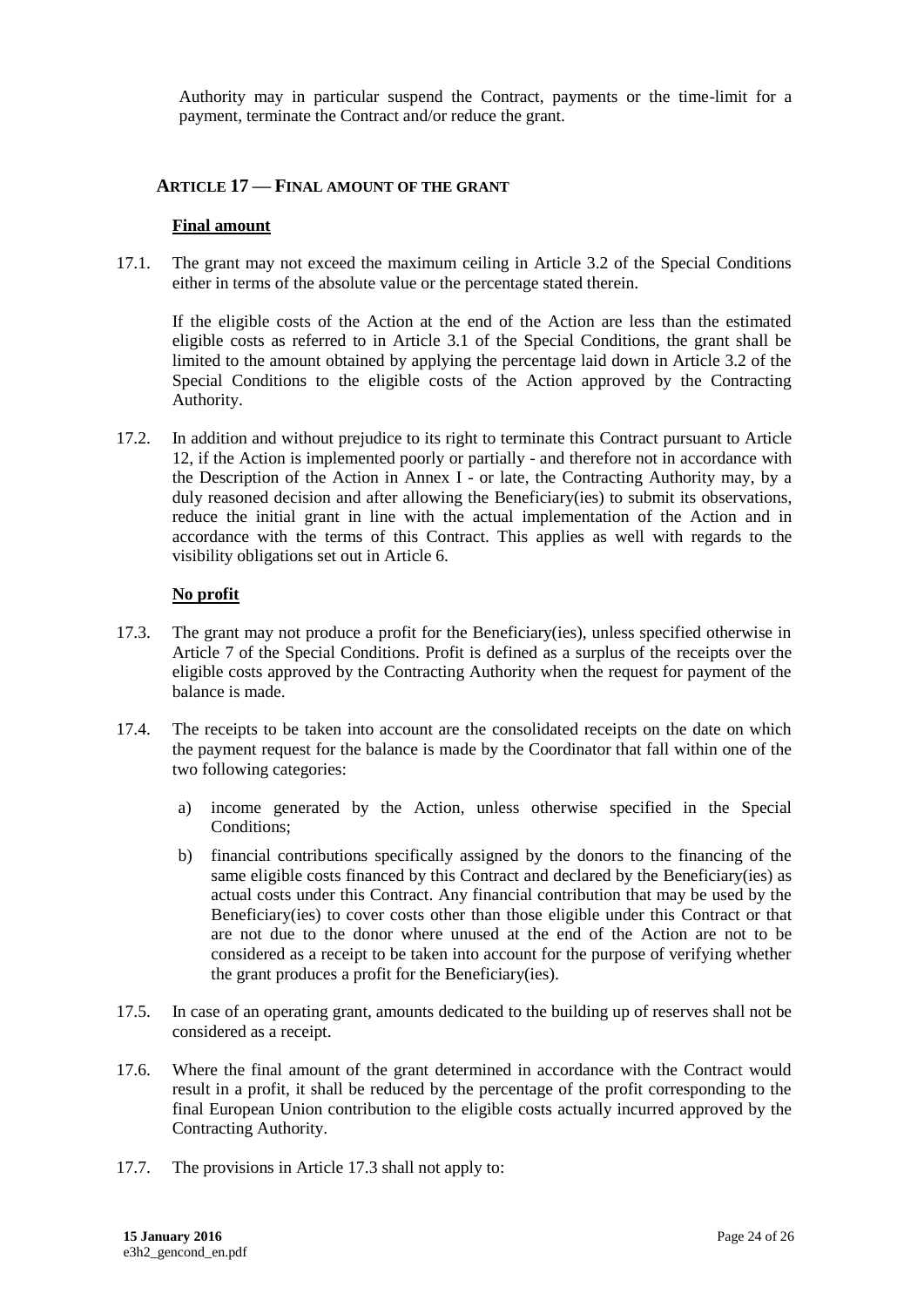- a) actions the objective of which is the reinforcement of the financial capacity of a Beneficiary, if specified in Article 7 of the Special Conditions;
- b) actions which generate an income to ensure their continuity beyond the end of this Contract, if specified in Article 7 of the Special Conditions;
- c) other direct support paid to natural persons in most need, such as unemployed persons and refugees, if specified in Article 7 of the Special Conditions;
- d) study, research or training scholarships paid to natural persons;
- e) grants of EUR 60.000 or less.

## <span id="page-24-0"></span>**18. ARTICLE 18 — RECOVERY**

#### **Recovery**

- 18.1. If any amount is unduly paid to the Coordinator, or if recovery is justified under the terms of this Contract, the Coordinator undertakes to repay the Contracting Authority these amounts.
- 18.2. In particular, payments made do not preclude the possibility for the Contracting Authority to issue a recovery order following an expenditure verification report, an audit or further verification of the payment request.
- 18.3. If a verification reveals that the methods used by the Beneficiary(ies) to determine unit costs, lump sums or flat-rates are not compliant with the conditions established in this Contract, the Contracting Authority shall be entitled to reduce the final amount of the grant proportionately up to the amount of the unit costs, lump sums or flat rate financing.
- 18.4. The Coordinator undertakes to repay any amounts paid in excess of the final amount due to the Contracting Authority within 45 days of the issuing of the debit note, the latter being the letter by which the Contracting Authority requests the amount owed by the Coordinator.

#### **Interest on late payments**

- 18.5. Should the Coordinator fail to make repayment within the deadline set by the Contracting Authority, the Contracting Authority may increase the amounts due by adding interest:
	- a) at the rediscount rate applied by the central bank of the country of the Contracting Authority if payments are in the currency of that country;
	- b) at the rate applied by the European Central Bank to its main refinancing transactions in euro, as published in the Official Journal of the European Union, C series, where payments are in euros;

on the first day of the month in which the time-limit expired, plus three and a half percentage points. The default interest shall be incurred over the time which elapses between the date of the payment deadline set by the Contracting Authority, and the date on which payment is actually made. Any partial payments shall first cover the interest thus established.

#### **Offsetting**

18.6. Amounts to be repaid to the Contracting Authority may be offset against amounts of any kind due to the Coordinator, after informing it accordingly. This shall not affect the Parties' right to agree on payment in instalments.

#### **Other provisions**